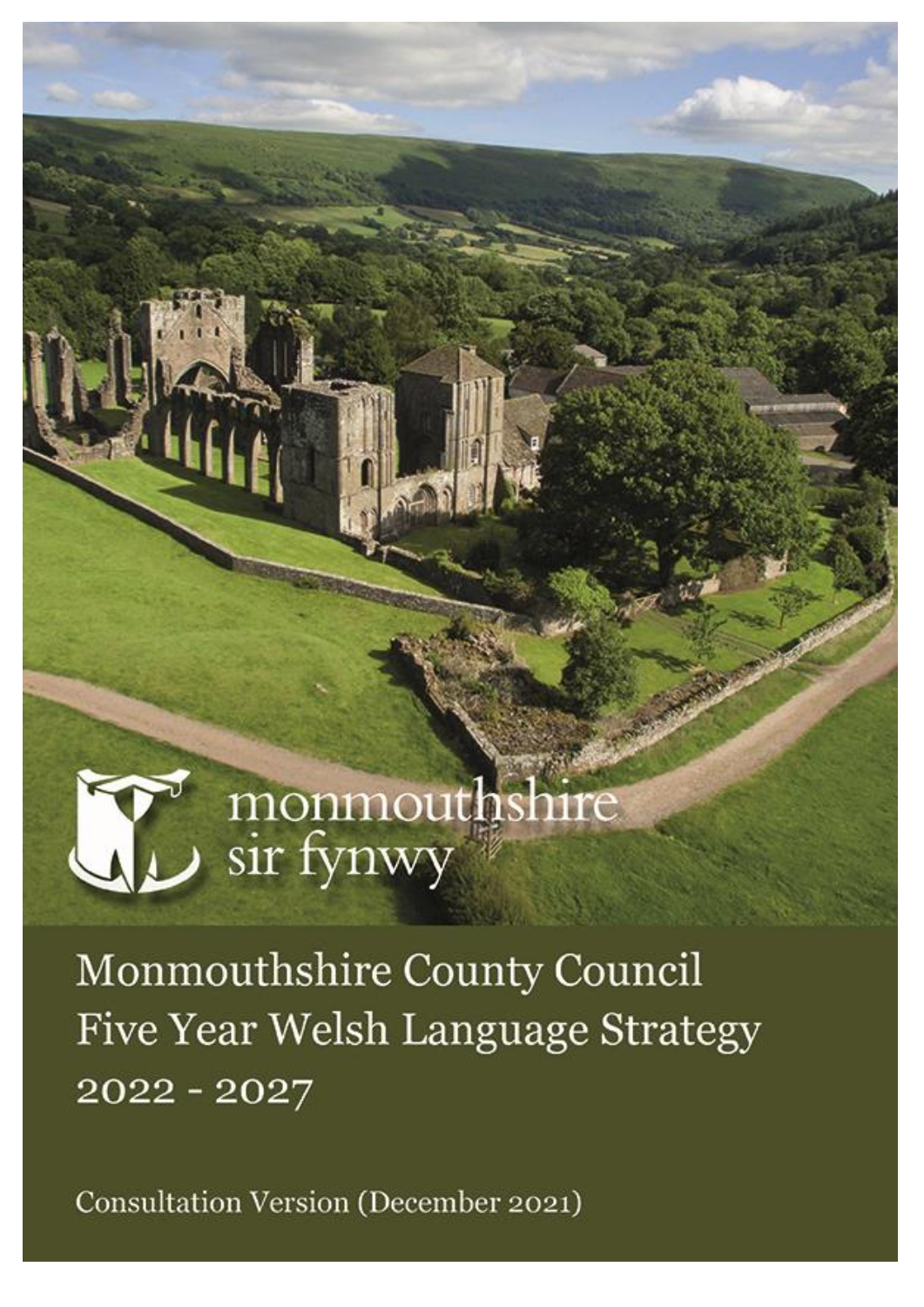

## **Version Control**

| <b>Title</b>            | Welsh Language Strategy 2022 - 2027                                                                      |
|-------------------------|----------------------------------------------------------------------------------------------------------|
| <b>Purpose</b>          | Legal document required by the Welsh Language (Wales)<br>Measure 2011                                    |
| Owner                   | Policy Officer, Equalities and Welsh Language                                                            |
| <b>Approved by</b>      | Not yet approved                                                                                         |
| <b>Date</b>             |                                                                                                          |
| <b>Version Number</b>   | 0.2                                                                                                      |
| <b>Status</b>           | Consultation Version – Not yet approved by Council                                                       |
| <b>Review Frequency</b> | Annual                                                                                                   |
| <b>Next review date</b> | <b>XXXXXXX</b>                                                                                           |
| <b>Consultees</b>       | Monmouthshire Inclusion Group; 6 Week public consultation;<br><b>Strong Communities Select Committee</b> |

This strategy has been prepared in accordance with and prepared under the Welsh Language (Wales) Measure 2011

This document is available in Welsh / Mae'r ddogfen hon ar gael yn Gymraeg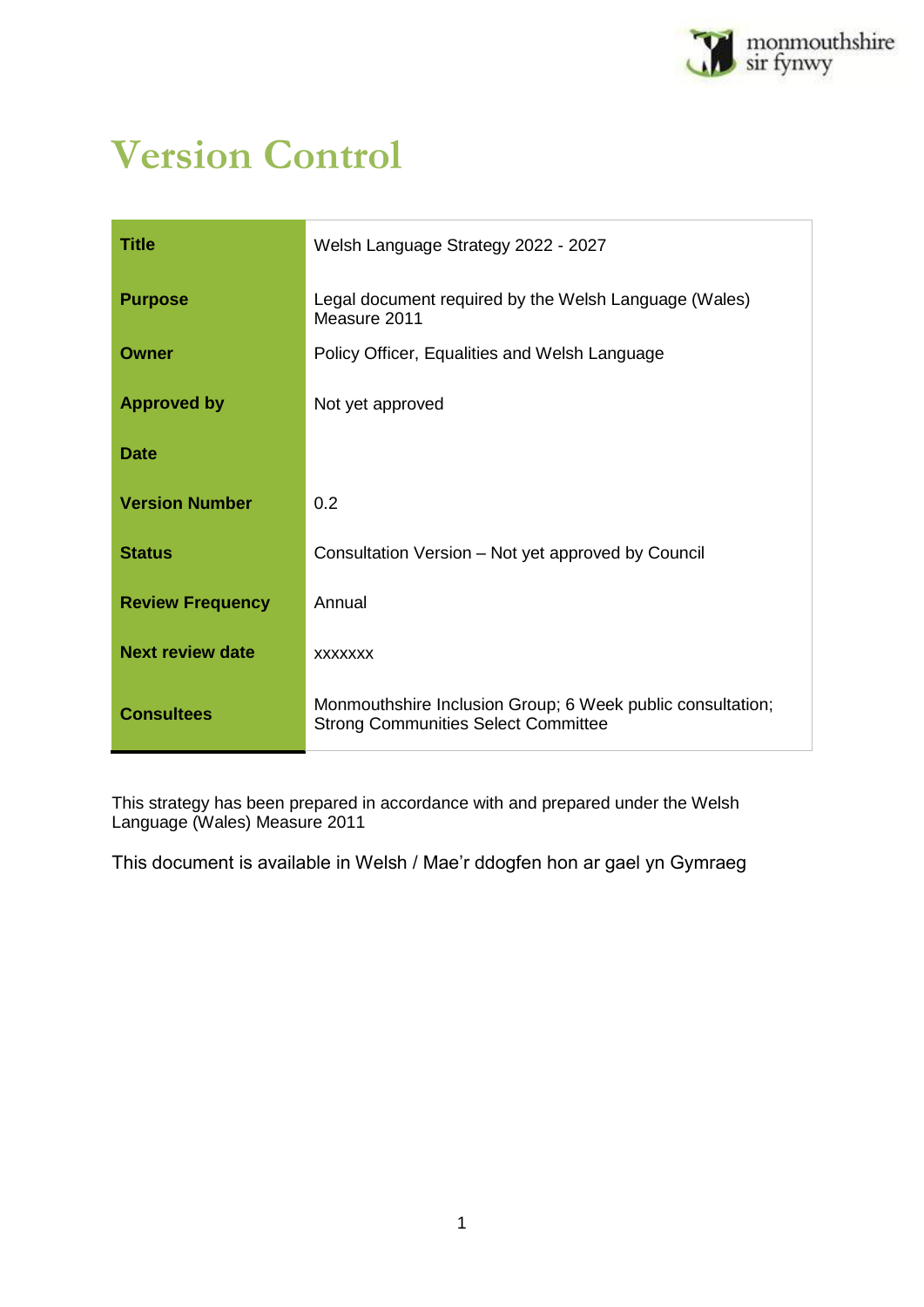

### **Contents**

| Welsh Education Strategic Plan Outcomes 2022 - 2032 (Appendix 1)  15   |  |
|------------------------------------------------------------------------|--|
|                                                                        |  |
| Action Plan 2017 - 2022 - Did we achieve our targets? (Appendix 3)  18 |  |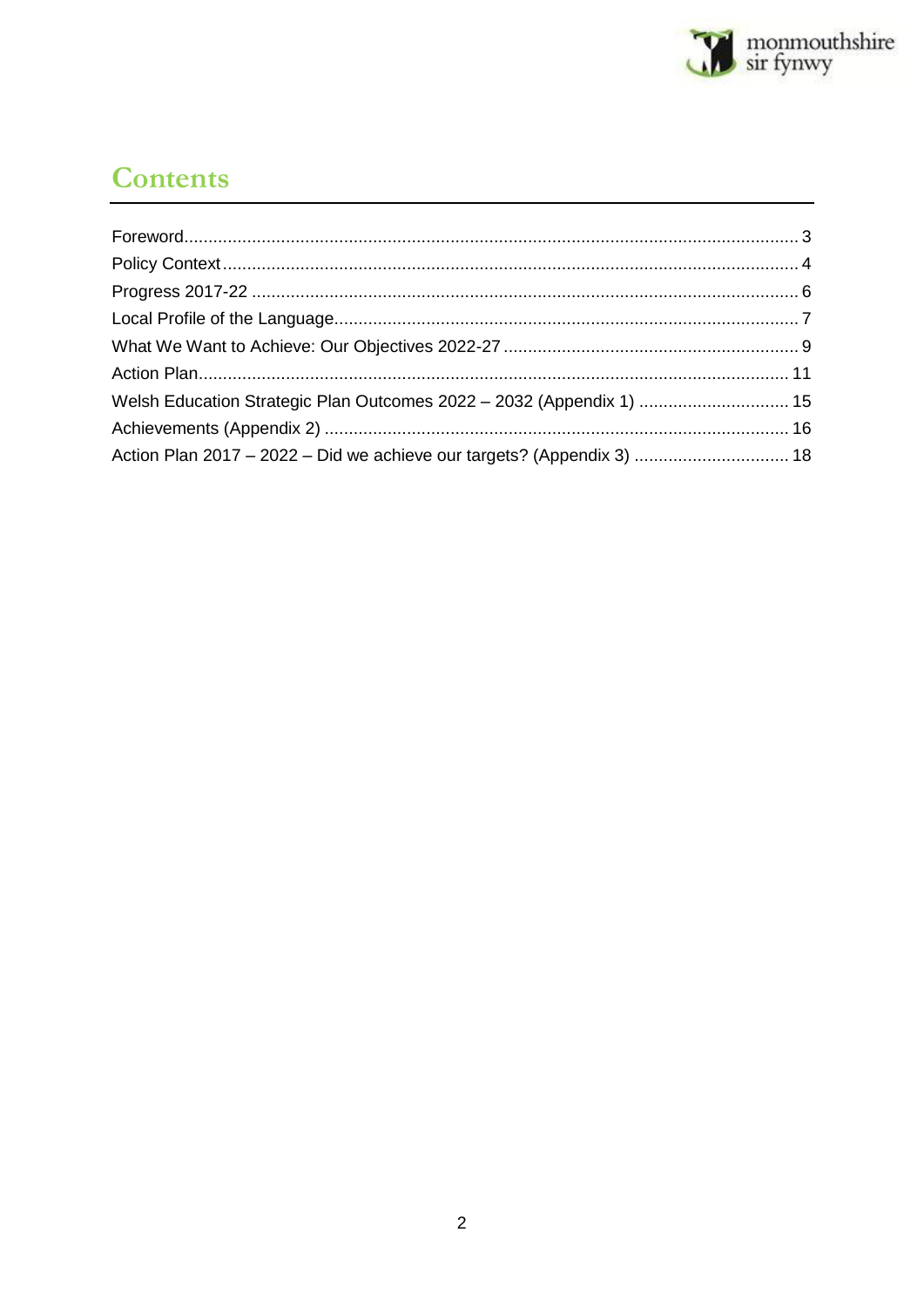

## <span id="page-3-0"></span>**Foreword**

As you cross the border into Wales and Monmouthshire you know that you have arrived somewhere different. The change in geography may be subtle at first and long before you spot the first castle, you'll probably see examples of the Welsh language. It is not just on the road signs and in tourist brochures, it's also an important part of the culture and heritage of our place and importantly it's also a growing language.

You may not hear Welsh being spoken as much on the streets as you would in Ceredigion, Gwynedd or even Cardiff but 16.4% or 14,800 of us speak the language. Just 30 years ago that figure was just 2.3% or 1,844 people. There are no signs that the growth is slowing as more people choose Welsh medium education for their children, studying at evening classes or download an app to their smartphone.

The Council's ambitious decision to host the 2016 Eisteddfod Genedlaethol in Abergavenny had a big impact on the language and has certainly left a lasting legacy. The proximity of our County with excellent transport links to the cities of Cardiff and Bristol has attracted Welsh speakers and their extended families from all corners of Wales. We have excellent Welsh medium schools and are fortunate to have partners like: Menter Iaith and Mudiad Meithrin, and Rhieni Dros Addysg Gymraeg that also work so hard to grow the language in the County.

This strategy describes our aspirations for the next five years. We believe that if we couple the great work carried out by these above groups with the enthusiasm of the people of Monmouthshire towards the language it will benefit current and future residents and visitors to this special corner of Wales.



Cllr Richard John Cllr Lisa Dymock





Leader of the Council **Cabinet Member for Community Well**being and Social Justice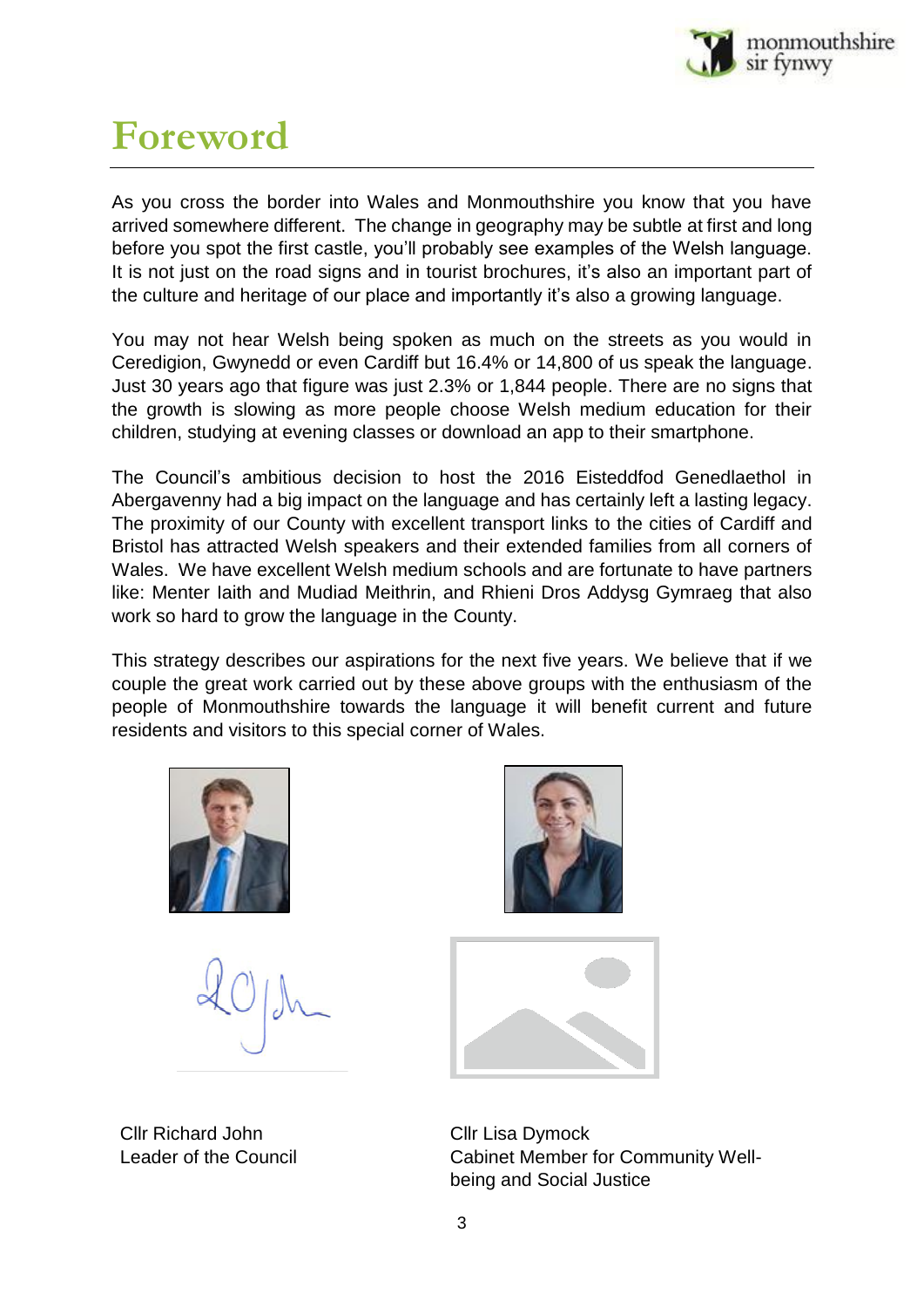

## <span id="page-4-0"></span>**Policy Context**

The Welsh Language (Wales) Measure 2011 established a legal framework to place a duty on public bodies to comply with standards in relation to the Welsh language. March 2016 saw the introduction of new Welsh language standards. There are 176 standards applying to Monmouthshire County Council and these can be found in the [compliance notice](https://www.monmouthshire.gov.uk/app/uploads/2021/06/Monmouthshire-Welsh-Language-Standards.pdf) published on our bilingual website. The Standards aim to ensure that:

- the people of Wales have a legal right to use the Welsh language.
- the Welsh language is not treated less favourably than the English language.

• the use of the language is promoted and facilitated in all aspects of the Council's work and service delivery.

Two of these Standards specify the requirement to produce and monitor a 5 Year Welsh Language Strategy.

Standard 145 requires us to produce a 5 Year strategy which shows how we will promote, facilitate and grow the use of Welsh in the County including a target for the number of Welsh speakers and a statement about how we intend to reach that target.

Standard 146 requires is to produce a monitoring report at the end the strategy period showing the progress that we have made.

In addition to this requirement there are other pieces of legislation and policies that guide our work:

- The Well-being of Future Generations Act has a clear goal for public bodies to work towards a Wales of thriving culture and vibrant Welsh language and culture.
- Cymraeg 2050: A million Welsh speakers by 2050 articulates the ambition of Welsh Government to see an increase in numbers of Welsh speakers to safeguard our language and make Wales a truly bilingual country.
- The Mwy Na Geiriau/ More than Words Strategy promotes the "active offer" of language choice in the social care sector.
- Our Corporate Plan describes the aspirations for our county and our core purpose of building sustainable and resilient communities which recognises the important role the Welsh language plays.
- The Welsh in Education Strategic Plan (WESP) is prepared under Section 84 of The School Standard and Organisation (Wales) Act 2013 and complies with the Welsh in Education Strategic Plans (Wales) Regulations 2019. The Council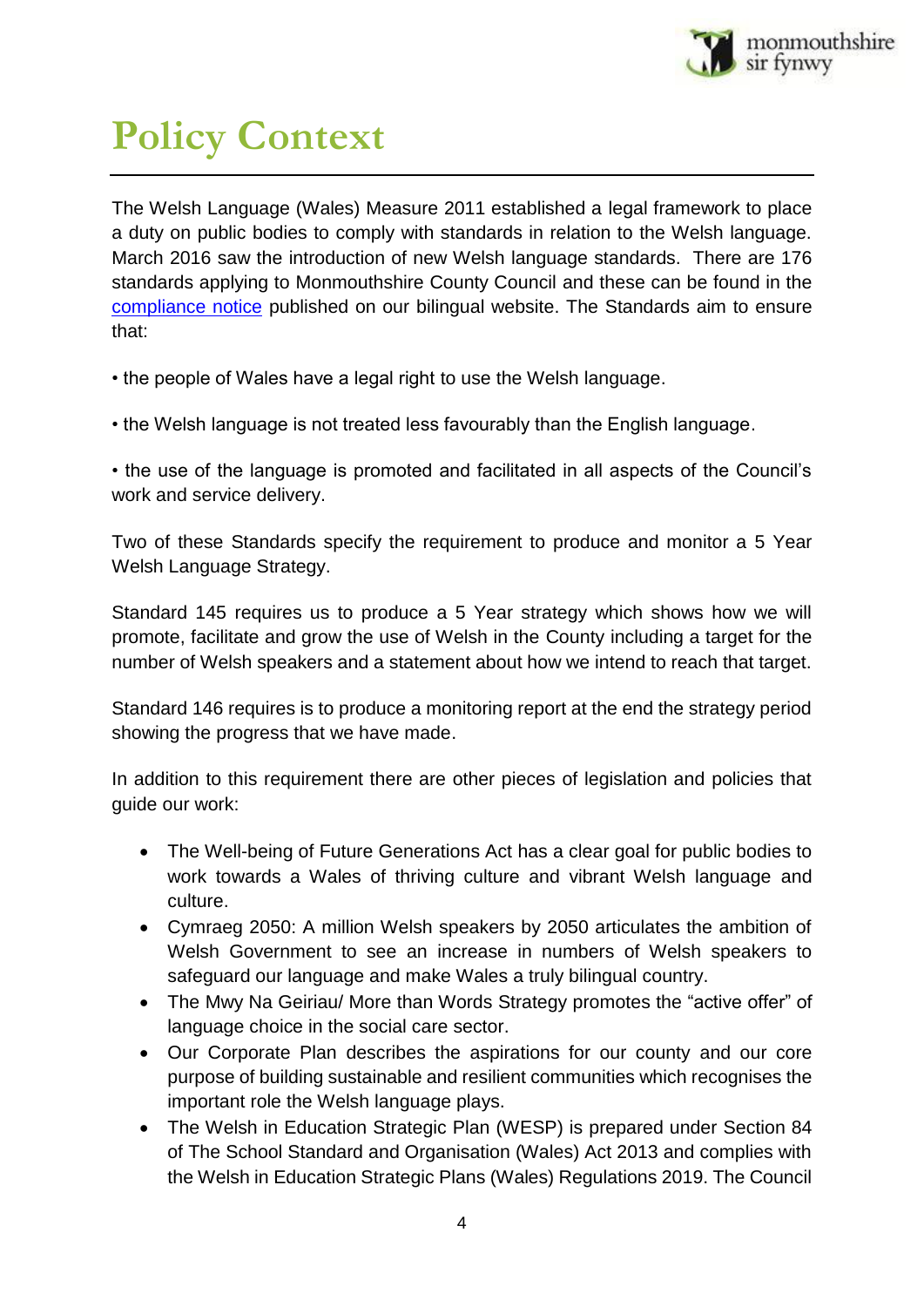

is currently preparing a revised 10-year WESP for 2022-2032 and this plays a very important part in this 5 Year Strategy.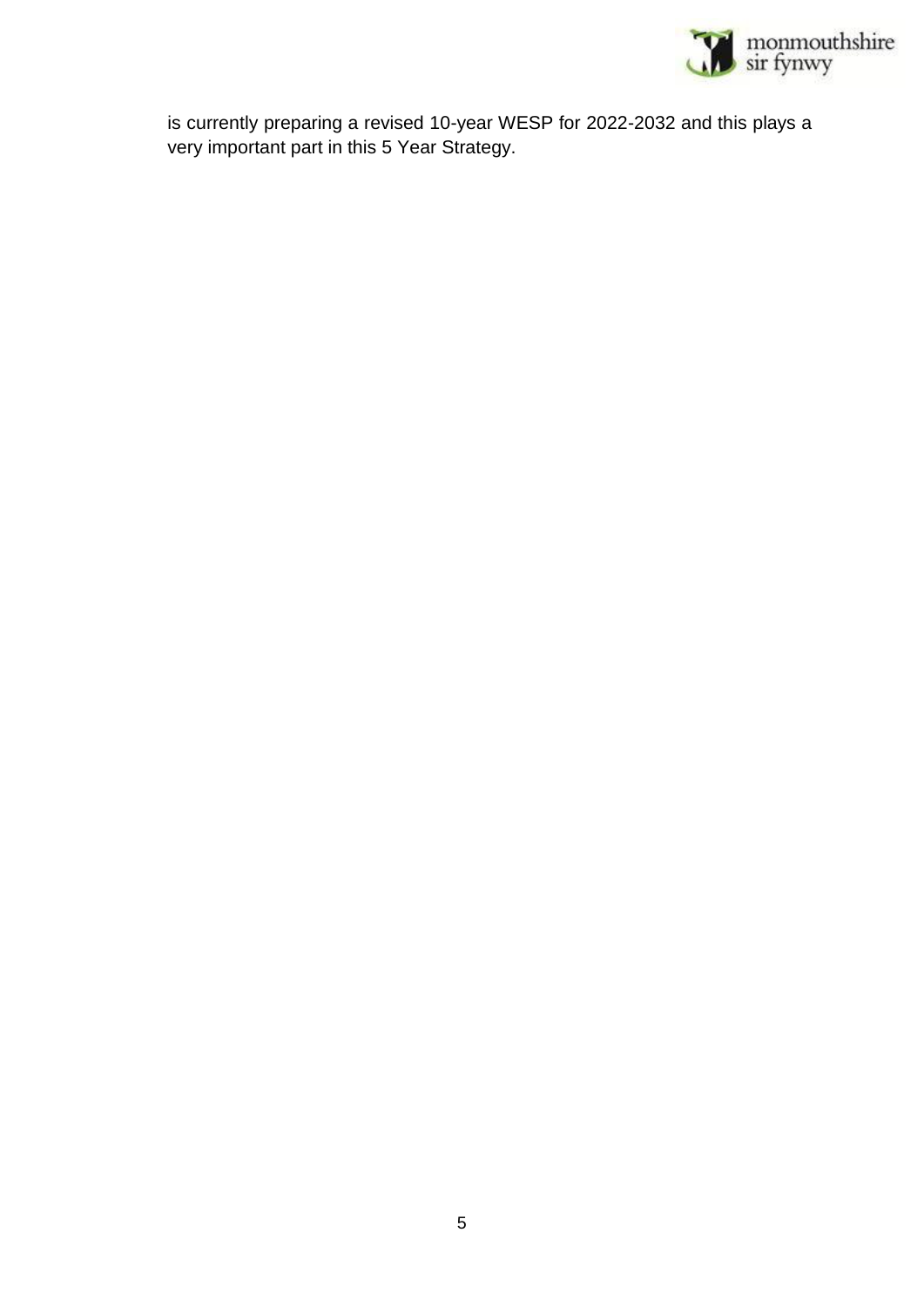

## <span id="page-6-0"></span>**Progress 2017-22**

Below are a few of the key examples of the progress made in the county over the period 2017 – 2022. The full list can be found on page 16 Appendix 2.

- Launched the first Welsh language chatbot for local authority services (Monty) and a fully bilingual self-service app (My Monmouthshire) for people to access Council services.
- We have worked closely with Mudiad Meithrin to establish two new Welsh medium playgroups since 2017; Cylch Meithrin Cil-y-Coed opened in October 2017 and Cylch Meithrin Trefynwy opened in April 2019.
- We have also worked in partnership with Cymraeg i Blant to arrange and hold numerous sessions for parents and children in our hubs across the county These have been held in Usk, Chepstow, Monmouth, Gilwern and Raglan and these sessions have included: Baby Yoga, Baby Massage and Stori a Chân.
- We have applied for and been granted capital funding from Welsh Government to build a childcare provision on the site of Ysgol Y Ffin to provide wrap around childcare for the school Meithrin and this work should be completed before the end of financial year 2021 - 2022.
- A Language Immersion provision and additional classrooms have also been agreed at Ysgol Gymraeg Y Ffin. It will increase the capacity from a 180 to a 210 pupil capacity school. The Immersion Unit began in September 2021.
- New classrooms have been provided at Ysgol Gymraeg Y Fenni to increase capacity.
- A proposal has been made as a part of Band C to relocate Ysgol Gymraeg Y Fenni from its current site to Deri View Primary School. This will increase capacity of the school from 310 to 420.
- Funding has been secured from Welsh Government to provide a new primary school in the Monmouth area.
- Talks have also been held between Monmouthshire, Blaenau Gwent and Powys in respect of a joint venture to provide a Welsh medium secondary School to meet the needs of the three adjoining Counties.
- We had a service level agreement funded under the Youth Support Grant in place with the Urdd from 2017 – 2019 and this was re-started in 2019 and is ongoing. The agreement is to provide support to Welsh medium students in Monmouthshire through the running of a youth club in Abergavenny and Caldicot. From the beginning of the pandemic the Urdd have been running a digital on-line club and are hoping to move shortly to re-starting the youth club in Caldicot and start another one in the north of the county.
- We also fund a Ti a Fi Officer with Mudiad Meithrin to both support existing and establish new Ti a Fi groups and have held Playmaker sessions with Ysgol Gymraeg Y Fenni and Y Ffin for year 5's every year of the previous plan.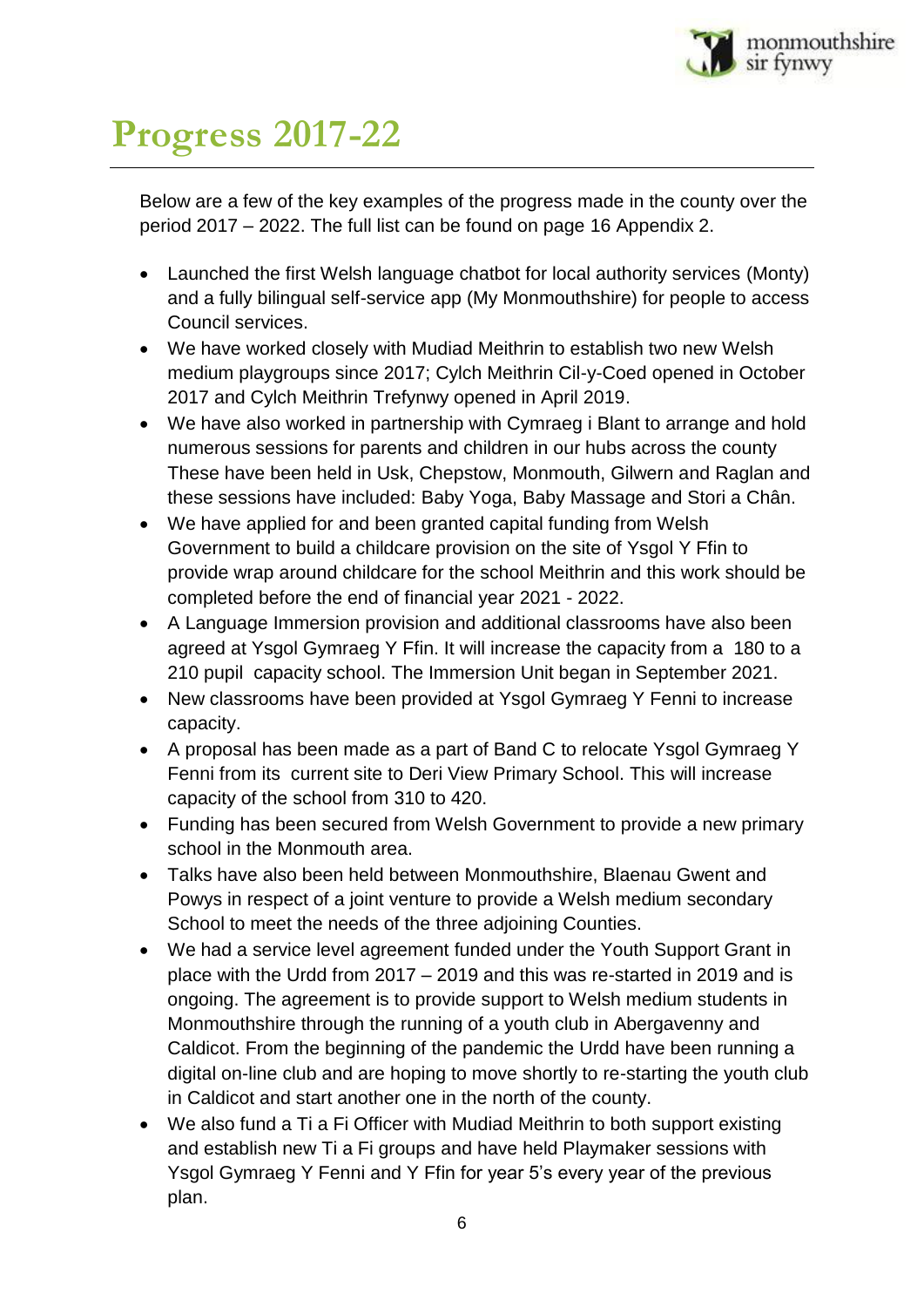

## <span id="page-7-0"></span>**Local Profile of the Language**

We have seen a significant increase in the profile of the Welsh language in the 30 years since the 1991 Census when just 2.3% or 1,844 people in Monmouthshire spoke Welsh. At the time of the last Census in 2011 this had risen to 9.9% with the latest data from the Welsh population Survey showing a rise to 16.4% or 14,800 of the population. 1

Number of Welsh speakers in Monmouthshire

| Monmouthshire population (aged 3 and over):             | 88,609 |
|---------------------------------------------------------|--------|
| Number of people who speak Welsh (aged 3 and over):     | 8,780  |
| Percentage of people who speak Welsh (aged 3 and over): | 9.9%   |
| $(0, \ldots, 0, \ldots, 0)$                             |        |

(Source: Census 2011)

Age profile of speakers

| 3 to 15 years of age       | 5.9% | 5,222 |
|----------------------------|------|-------|
| 16 to 64 years of age      | 3.4% | 3,046 |
| $65 + \text{years}$ of age | 0.6% | 512   |
| .                          |      |       |

(Source: Census 2011)

 $\overline{a}$ 

It is acknowledged that the data from the Census is more accurate than the population survey. However, while we await publication of the 2021 data, the results from the annual population survey do as least allow us to see an overall picture of the positive progress that has been made over the last 5 years of the strategy. The data from 2016 source does not give the age breakdown as required by the Welsh Language (Wales) Measure 2011 and we will add that as soon as it becomes available.

A comparison of the most recent Annual Population Survey data reveals the following increases over the 5 Year period of the strategy:

| Measure     | 30/06/2016 |            | 30/06/2021 |            | Change     |           |
|-------------|------------|------------|------------|------------|------------|-----------|
|             | number     | percentage | number     | percentage | percentage | number    |
| Speak       | 14,300     | 16.1%      | 14,800     | 16.4%      | $+500$     | $+3.49%$  |
| Welsh       |            |            |            |            |            |           |
| Read        | 12,600     | 14.2%      | 13,600     | 15.1%      | $+1,000$   | $+7.93%$  |
| Welsh       |            |            |            |            |            |           |
| Write Welsh | 10,300     | 11.6%      | 11,900     | 13.3%      | $+1,600$   | $+15.53%$ |
| Understand  | 16,700     | 18.8%      | 17,000     | 18.9%      | $+300$     | $+1.79%$  |
| Welsh       |            |            |            |            |            |           |

The above figures present a positive picture as all of the categories have shown an increase. The increase in the numbers of Welsh speakers does not match the

<sup>1</sup> Welsh Government Annual Population Survey 2016. This uses a different methodology to the Census and figures may need to be revised when census data is published in 2022.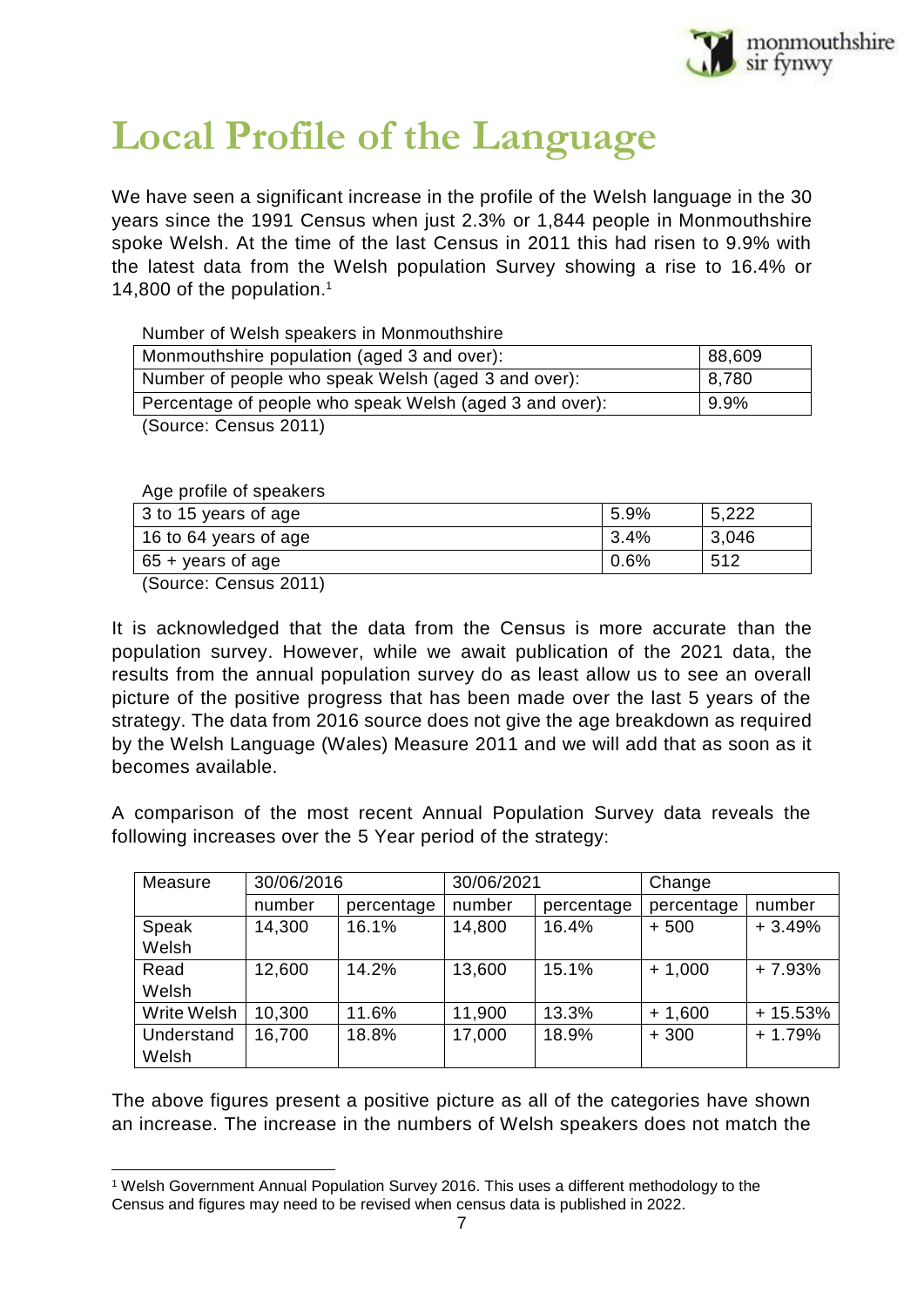

much higher levels of increase in writing and reading skills. It could be that respondents lack the confidence in their ability to speak Welsh coupled with the less opportunities to socialise and hear the language on the street in this particular part of Wales.

The concentration of Welsh speakers across the county varies by ward, ranging from 6.8% in St Mary's to 15.6% in Rogiet.



This map shows percentages within Census 2011 output areas within electoral divisions. Map created by Hywel Jones. Contains National Statistics data @ Crown copyright and database right. Contains Ordnance Survey data @ Crown Copyright and database right 2013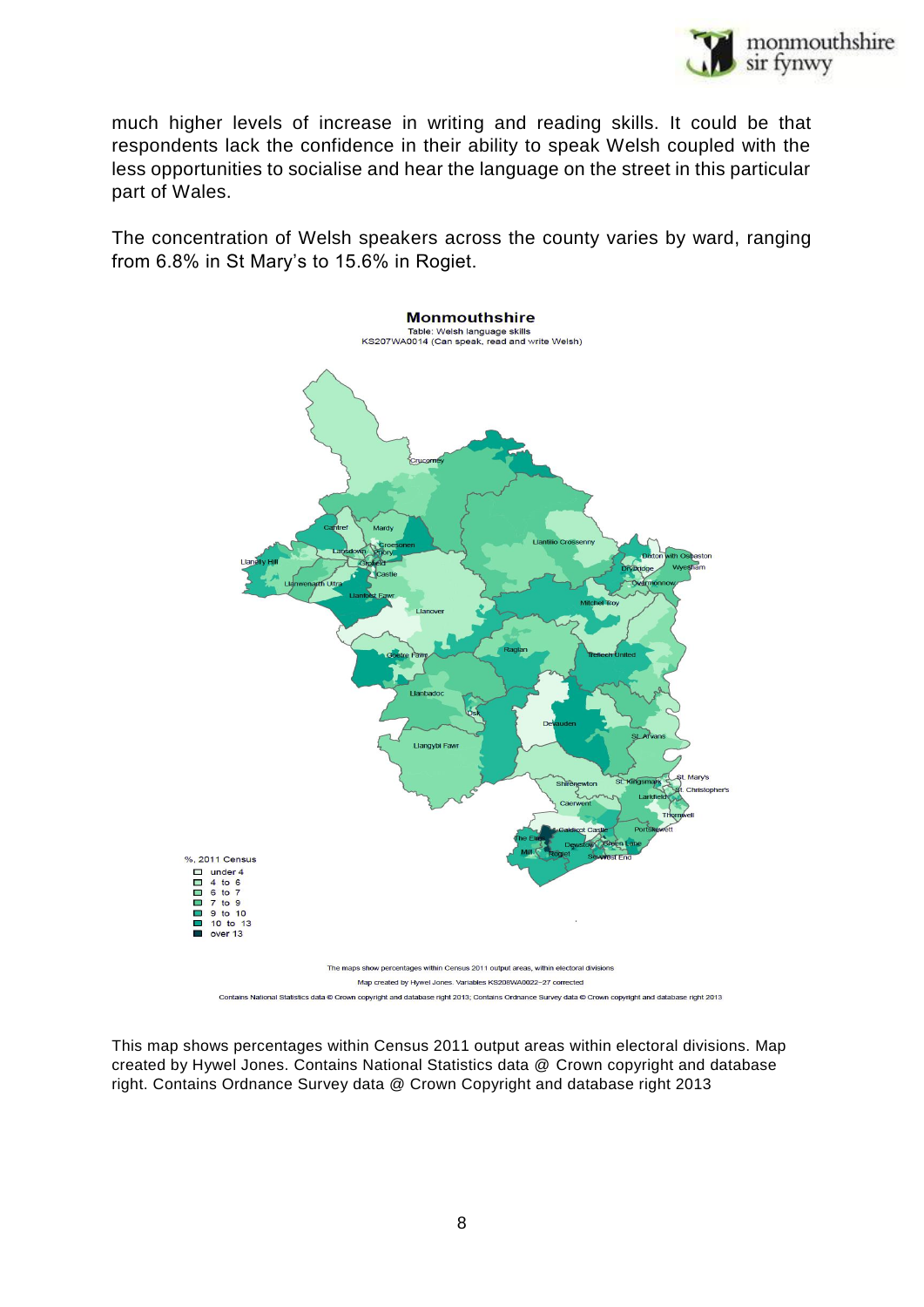

## <span id="page-9-0"></span>**What We Want to Achieve: Our Objectives 2022-27**

We aim to achieve an increase in the number of Welsh speakers in Monmouthshire from 14,800 (30/06/2021) to 16,200 (30/06/2027) by the end of this 5 Year Strategy, an increase of 10%. With the ever- increasing popularity of Welsh medium Education in Monmouthshire and Wales as a whole, the internationally recognised benefits of a bilingual education, and the continued drive and support of this Council, we would anticipate that these figures are achievable.

It is our aim to promote and protect the Welsh language, culture and heritage enabling people to live, work and enjoy leisure activities bilingually throughout the county.

This is an aspiration for the county, not only for our organisation. It will require the contribution of public sector partners, business and education sectors and the people and communities of Monmouthshire.

To support the delivery of this aspiration, we have set 4 objectives. Below are a sample of the actions and a more detailed Action Plan is included in the next section:

| Objective 1: Increase the number of children who are educated through the<br>medium of Welsh; |                                                                                                                                                                                                                                                                                                                                                                                                                                                                             |  |  |
|-----------------------------------------------------------------------------------------------|-----------------------------------------------------------------------------------------------------------------------------------------------------------------------------------------------------------------------------------------------------------------------------------------------------------------------------------------------------------------------------------------------------------------------------------------------------------------------------|--|--|
| What we will do                                                                               | • Increase the number of nursery children who are<br>educated through the medium of Welsh<br>• Increase the number of teaching staff able to teach<br>teach through the medium of Welsh<br>• Ensure that more learners study for assessed<br>qualifications through the medium of Welsh<br>• Increase in the provision of Welsh-medium education<br>for pupils with additional learning needs<br>• Consider appointing a Welsh Medium Education<br><b>Promotion Officer</b> |  |  |

| Objective 2: Provide more opportunities for adults to learn and use the                                                                                                                                                                                                                                                     |  |  |  |  |
|-----------------------------------------------------------------------------------------------------------------------------------------------------------------------------------------------------------------------------------------------------------------------------------------------------------------------------|--|--|--|--|
| language                                                                                                                                                                                                                                                                                                                    |  |  |  |  |
| What we will do<br>• Run a marketing campaign to increase take up of<br>Welsh adult learner classes<br>• Increase the awareness of Welsh language courses<br>and material for parents who send their children to<br>Welsh-medium schools<br>• Promote the use of apps and other online resources as<br>a way to learn Welsh |  |  |  |  |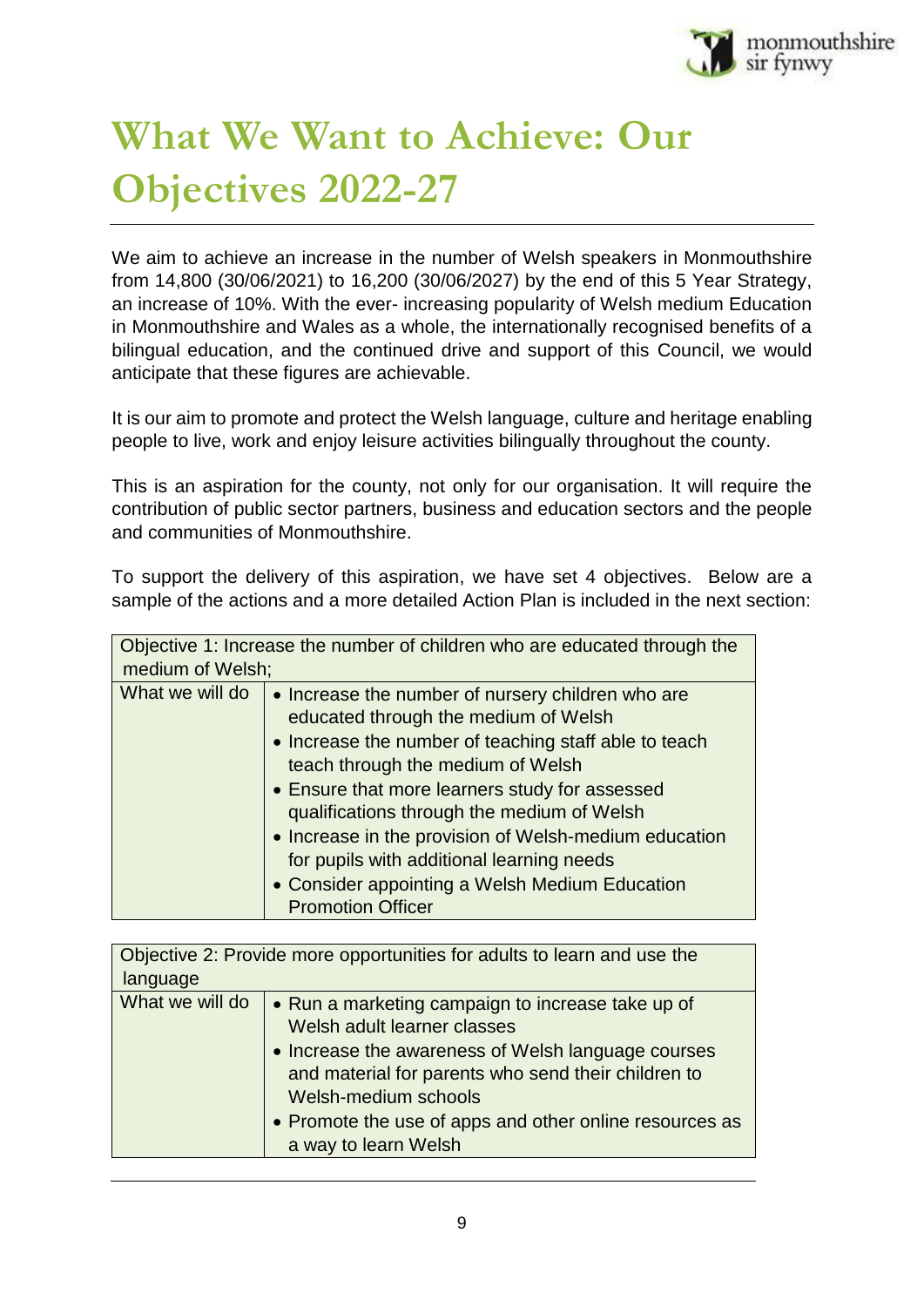

| Objective 3: Increase the number of opportunities for the public to interact<br>with public services delivered through the medium of Welsh; |                                                                                                                                                   |  |  |
|---------------------------------------------------------------------------------------------------------------------------------------------|---------------------------------------------------------------------------------------------------------------------------------------------------|--|--|
| What we will do                                                                                                                             | • Increase the number of staff who are learning Welsh in<br>the workplace                                                                         |  |  |
| • Increase the number of Welsh speaking staff in the<br>council from $44 - 66$ (an increase of 50%)                                         |                                                                                                                                                   |  |  |
|                                                                                                                                             | • Improve recruitment processes to increase the number<br>of Welsh speakers applying for public sector jobs                                       |  |  |
|                                                                                                                                             | • Ensure that Artificial Intelligence generated responses<br>on the Council's digital channels is of equal quality in<br><b>Welsh and English</b> |  |  |
|                                                                                                                                             |                                                                                                                                                   |  |  |

| Objective 4: Work with partners to create of more social opportunities for                                                                                                                                                                                                                                                                                                                                                                                                                     |  |  |  |
|------------------------------------------------------------------------------------------------------------------------------------------------------------------------------------------------------------------------------------------------------------------------------------------------------------------------------------------------------------------------------------------------------------------------------------------------------------------------------------------------|--|--|--|
|                                                                                                                                                                                                                                                                                                                                                                                                                                                                                                |  |  |  |
| people to use the language in everyday life.<br>What we will do<br>• Create more social opportunities for people to engage<br>with and use language in community hubs and libraries<br>• Increase the stock of Welsh language books in local<br>libraries<br>• Make available grant funding for community groups to<br>hold events which support and promote use of the<br>language<br>• Develop a monthly newsletter featuring Welsh<br>language job, volunteering and training opportunities |  |  |  |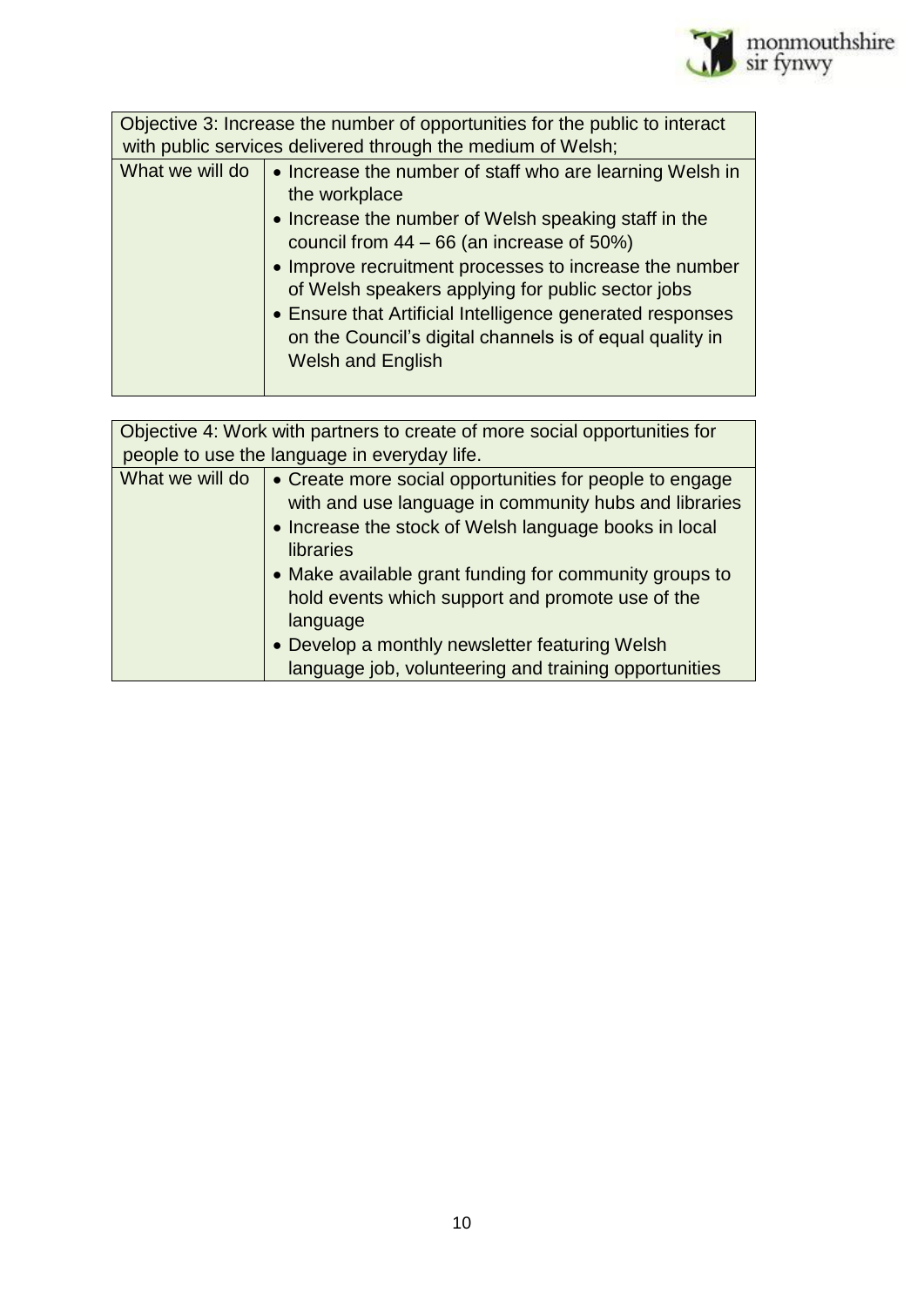

## **Action Plan**

<span id="page-11-0"></span>

| Objective                                                                             | <b>Action</b>                                                                                               | Measure or<br><b>Milestone</b>                                                                | <b>Timescale</b>  | Responsible<br><b>Officer or Partner</b>                  |
|---------------------------------------------------------------------------------------|-------------------------------------------------------------------------------------------------------------|-----------------------------------------------------------------------------------------------|-------------------|-----------------------------------------------------------|
| Increase the number<br>of children who are<br>educated through<br>the medium of Welsh | Appoint a Welsh Education Promotion<br>Officer to increase the number of<br>children attending Welsh medium | Increased number<br>and percentage of<br>children attending<br><b>Welsh Medium</b><br>schools | September<br>2022 | Children and<br><b>Young People</b><br><b>Directorate</b> |
|                                                                                       | Increase the rate of Welsh language<br>transmission from parents to children                                | Analysis of parental<br>data                                                                  | January 2023      | <b>Welsh Education</b><br><b>Promotion Officer</b>        |
|                                                                                       | Promote the value of bilingual education<br>in the job market                                               | Increased number<br>and percentage of<br>children attending<br><b>Welsh Medium</b><br>schools | 2022 - 2027       | <b>Welsh Education</b><br><b>Promotion Officer</b>        |
|                                                                                       | Increase the number of teaching staff able<br>to teach through the medium of Welsh                          | Analysis of data<br>annually                                                                  | Annually          | Head of Service,<br>Achievement and<br>Extended           |
|                                                                                       | Ensure that more learners study for<br>assessed qualifications through the<br>medium of Welsh               | Analysis of data<br>annually                                                                  | Annually          | Head of Service,<br>Achievement and<br>Extended           |
|                                                                                       | Increase in the provision of Welsh-medium<br>education for pupils with additional<br>learning needs         | Analysis of data<br>annually                                                                  | March 2027        | Head of Service,<br>Achievement and<br>Extended           |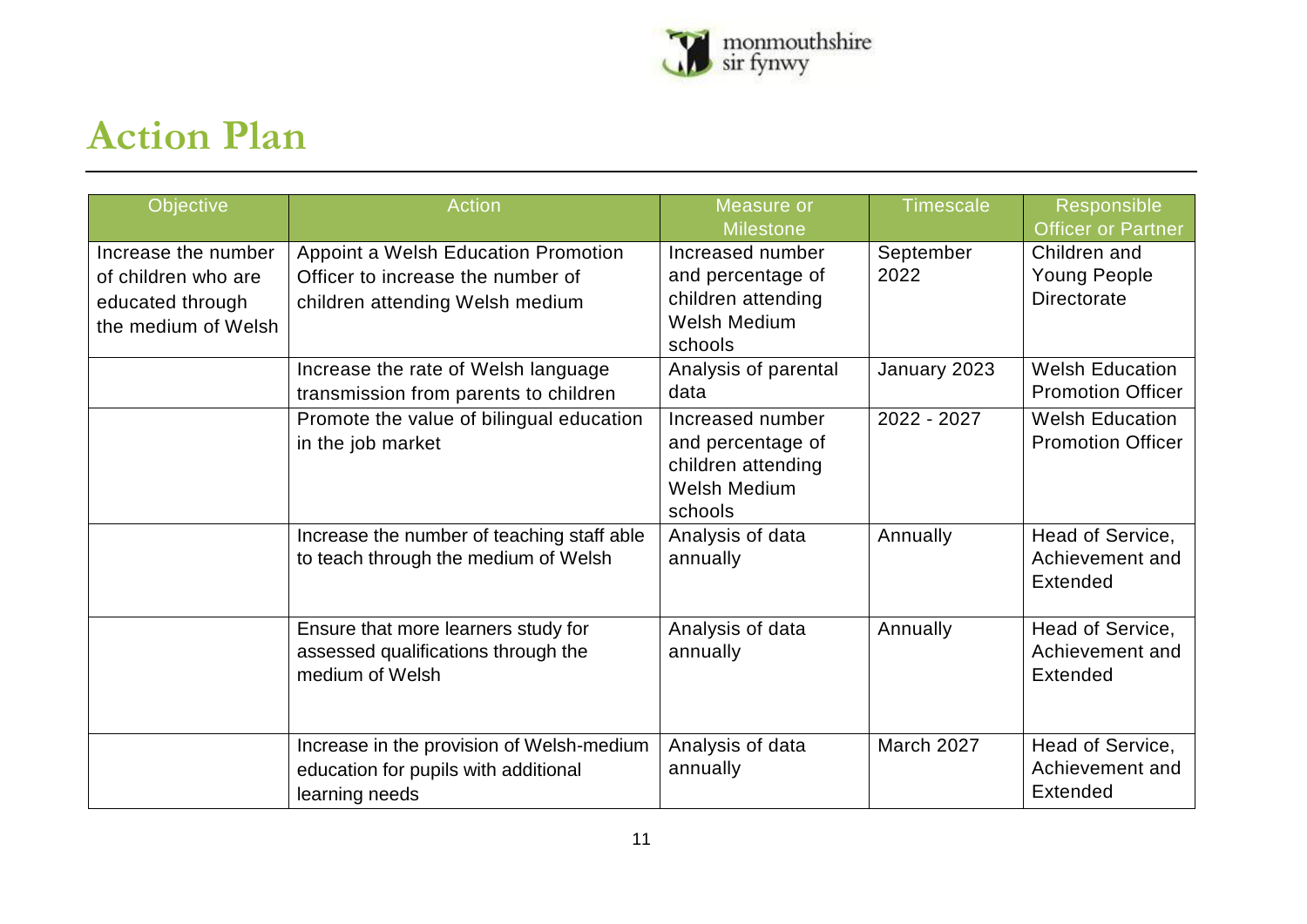

| Provide more           | Organise Welsh language training for      | Increased number of   | Annually    | Welsh Language |
|------------------------|-------------------------------------------|-----------------------|-------------|----------------|
| opportunities for      | council, school-based staff and members   | adults taking Welsh   |             | Officer        |
| adults to learn and    | of the public through using the many      | courses year on year  |             |                |
| use the language       | available learning options: (Cymraeg yn   |                       |             |                |
|                        | y Gweithle in partnership with Coleg      |                       |             |                |
|                        | Gwent) Mynediad, Sylfaen, Canolradd,      |                       |             |                |
|                        | Uwch, Gloywi, Cyrsiau Penwythnos, Say     |                       |             |                |
|                        | Something in Welsh (6 minutes a day       |                       |             |                |
|                        | fast track option) and the Monmouthshire  |                       |             |                |
|                        | <b>Community Education Welsh Language</b> |                       |             |                |
|                        | provision, Duo-Lingo and Say Something    |                       |             |                |
|                        | in Welsh                                  |                       |             |                |
|                        | Deliver a marketing campaign to promote   | Increase the number   | 2022 - 2027 | Communications |
|                        | Welsh classes for adults                  | of adults accessing   |             | and Marketing  |
|                        |                                           | Welsh classes         |             |                |
|                        |                                           |                       |             | Manager        |
| Increase the number    | Increase the number of staff who speak    | Audit figures from HR | March 2027  | Welsh Language |
| of opportunities for   | elsh in the workplace from $44 - 66$ (an  | on a quarterly basis  |             | Officer        |
| the public to interact | increase of 50%)                          | and audit annually as |             |                |
| with public services   |                                           | a part of the annual  |             |                |
| through the medium     |                                           | monitoring report     |             |                |
| of Welsh               |                                           | process               |             |                |
|                        | Two Welsh speakers are employed in        | Audit figures from HR | March 2027  | Welsh Language |
|                        | key front facing services to enable Welsh | on a quarterly basis  |             | Officer        |
|                        | speaking residents to access council      | and audit annually as |             |                |
|                        | services through their language of        | a part of the annual  |             |                |
|                        | choice                                    | monitoring report     |             |                |
|                        |                                           | process               |             |                |
|                        |                                           |                       |             |                |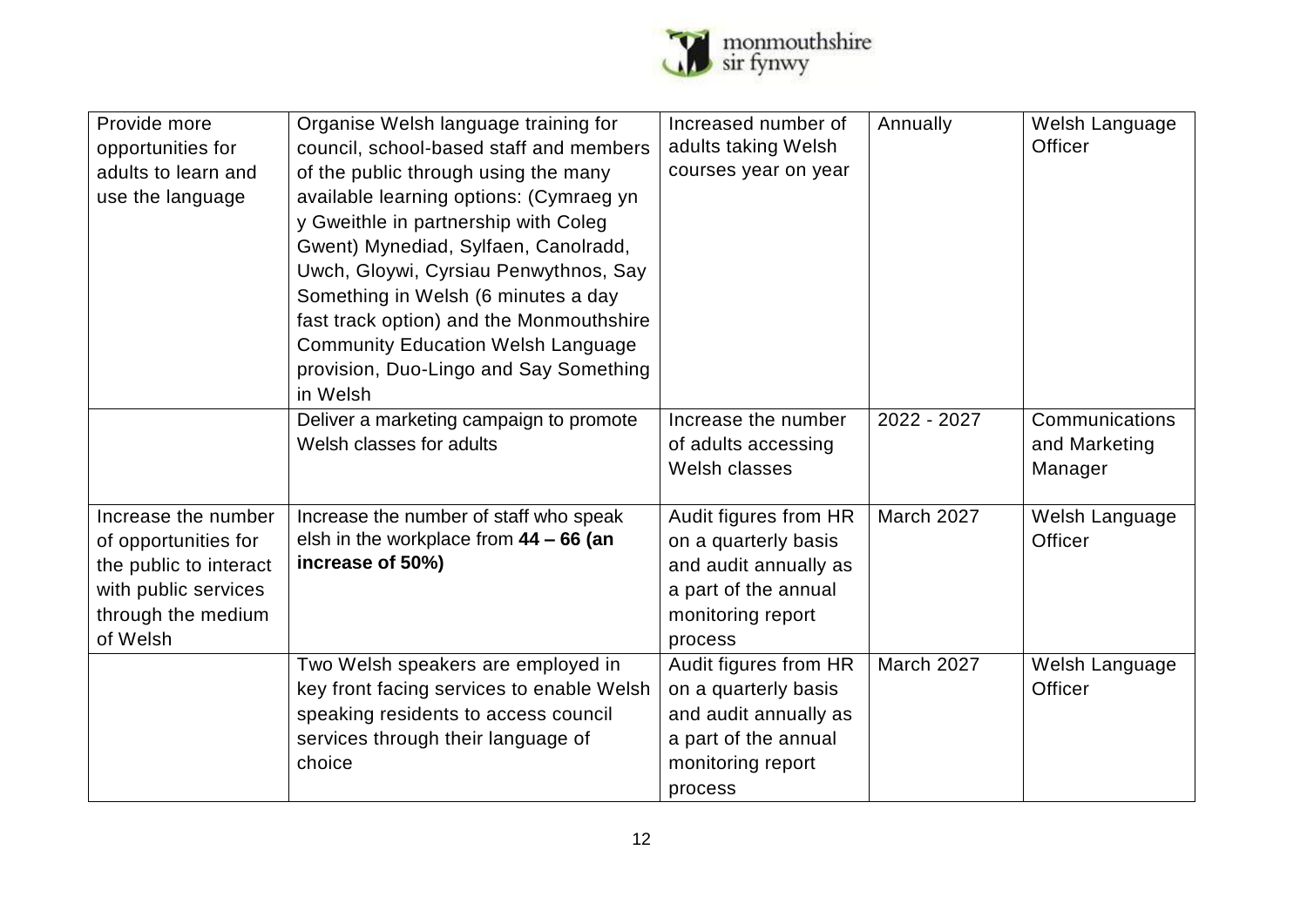

|                    |                                               | Monitor council       |          | Welsh Language  |
|--------------------|-----------------------------------------------|-----------------------|----------|-----------------|
|                    |                                               | vacancies on a        |          | Officer         |
|                    |                                               | weekly basis          |          |                 |
|                    | Ensure that all advertised vacancies          | Increased numbers of  | Annually | Welsh Language  |
|                    | reference the need for Welsh language         | Welsh speakers        |          | Officer         |
|                    | skills in the person specification in order   | shortlisted and       |          |                 |
|                    | to allow it to become a part of the           | subsequently          |          |                 |
|                    | shortlisting scoring process                  | appointed             |          |                 |
|                    | Ensure that Artificial Intelligence generated | Increased uptake in   | Ongoing  | Head of Policy, |
|                    | responses on the council's digital channels   | the use of the        |          | Performance and |
|                    | is of equal quality in English and Welsh      | council's digital     |          | Scrutiny        |
|                    |                                               | channels through the  |          |                 |
|                    |                                               | medium of Welsh       |          |                 |
|                    | Work in partnership with the following        | Increased number of   | Ongoing  | Welsh Language  |
|                    | organisations to provide services and         | opportunities         |          | Officer         |
|                    | social opportunities through the medium       | available             |          |                 |
|                    | of Welsh: Cymraeg yn y Gweithle (Coleg        |                       |          |                 |
|                    | Gwent), Cymraeg i Blant, Mudiad               |                       |          |                 |
|                    | Ysgolion Meithrin, Menter laith BGTM          |                       |          |                 |
|                    | and the Urdd                                  |                       |          |                 |
| Work with partners | Funding is made available by the              | Budget allocated on   | Annually | Welsh Language  |
| to create of more  | Council for applications to be made by        | an annual basis       |          | Officer         |
| opportunities for  | Welsh Language organisations to assist        |                       |          |                 |
| people to use the  | in arranging and holding Welsh language       |                       |          |                 |
| language in        | events                                        |                       |          |                 |
| everyday life      |                                               |                       |          |                 |
|                    | Continue to work closely with our partner     | E-mails sent to Welsh | Ongoing  | Welsh Language  |
|                    | organisations to publicise Welsh              | Language contacts as  |          | Officer         |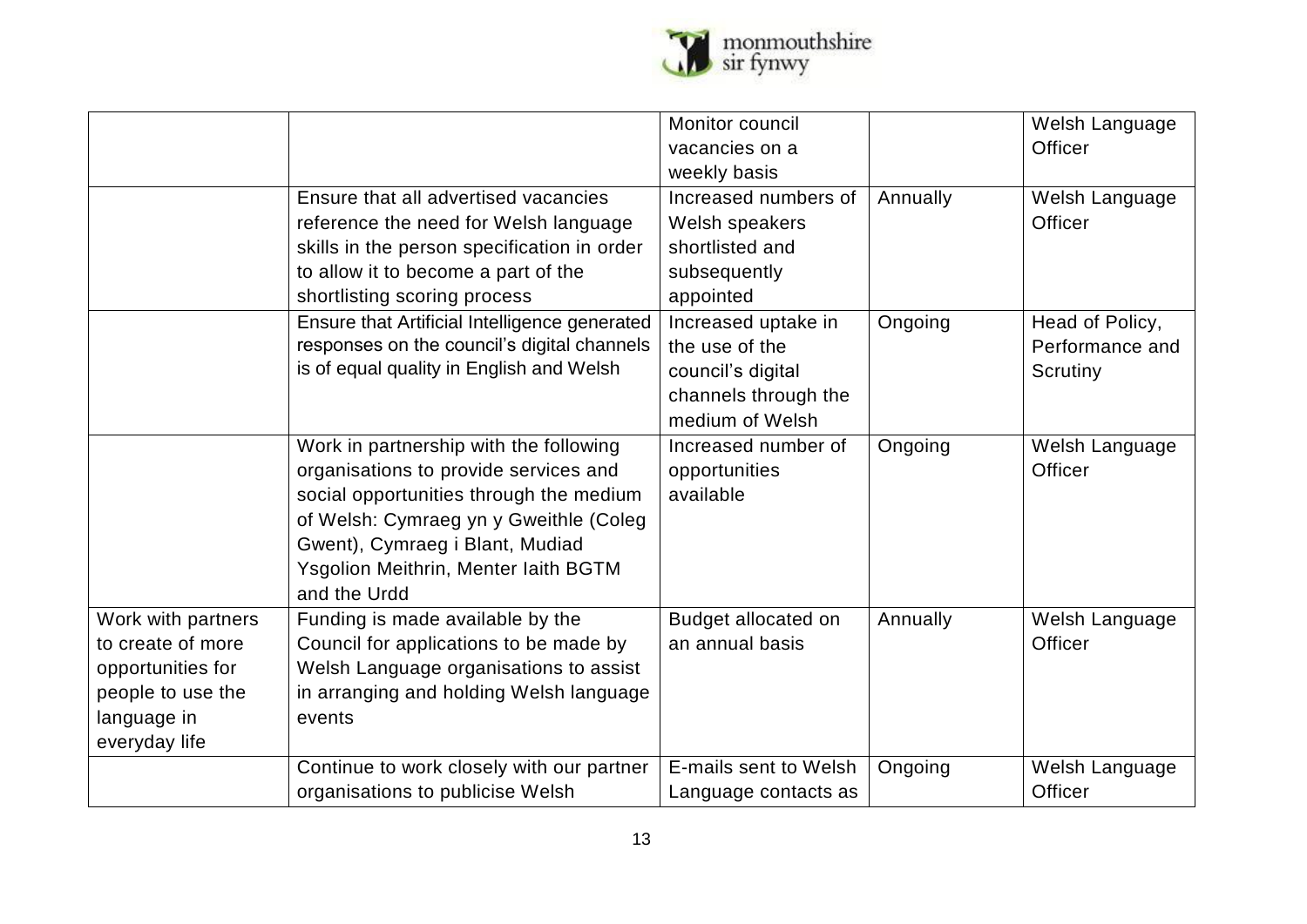

| Language events and services and to<br>advertise all Welsh Language vacancies                                        | and when they are<br>received                   |                                 |                                                          |
|----------------------------------------------------------------------------------------------------------------------|-------------------------------------------------|---------------------------------|----------------------------------------------------------|
| Create more opportunities for people to<br>engage with and use the Welsh language<br>in community hubs and libraries | A programme of<br>events arranged               | Ongoing                         | <b>Community Hub</b><br><b>Managers</b>                  |
| Increase the stock of Welsh language<br>books in local libraries                                                     | Increase in numbers<br>when audited<br>annually | September<br>2022               | <b>Community Hub</b><br><b>Managers</b>                  |
| Develop a monthly newsletter featuring<br>Welsh language job, volunteering and<br>training opportunities             | First newsletter<br>produced                    | January 2023                    | Welsh Language<br><b>Officer</b>                         |
| Promote the services that we as a Council<br>can provide through the medium of Welsh                                 | 6 monthly promotional<br>campaign arranged      | Ongoing on a 6<br>monthly basis | Welsh Language<br>Officer +<br>Communications<br>Manager |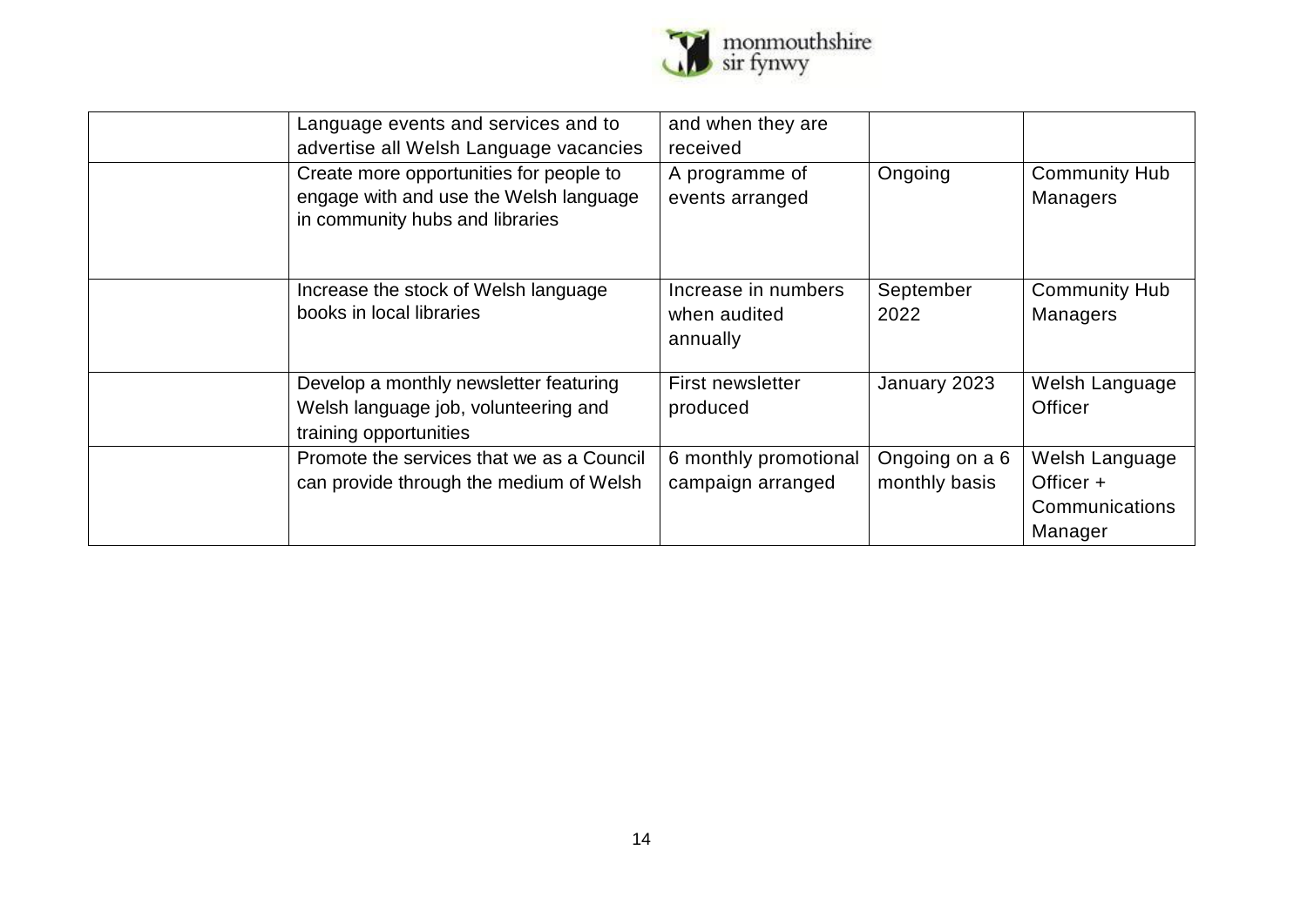

## <span id="page-15-0"></span>**Welsh in Education Strategic Plan Outcomes 2022 – 2032 - Appendix 1.**

To ensure the continued increase in numbers of people speaking Welsh in the County we are investing significant physical and financial resources on educating children through the medium of Welsh. The Welsh in Education Strategic Plan (WESP) 2022 – 2032 and its hopes and aspirations will be a key element in the success of this 5 Year Strategy. The WESP has a total of 7 outcomes and they are detailed below and to view the complete document please click on the following link: <https://www.monmouthshire.gov.uk/wesp/>

#### **Where do we expect to be within the first five years of our WESP**

#### **plan?**

#### **Outcome 1:**

More nursery children / 3 years old receive their education through the medium of Welsh**.**

#### **Outcome 2:**

More reception class children / five-year-olds receive their education through the medium of Welsh.

#### **Outcome 3:**

More children continue to improve their Welsh language skills when transferring from one stage of their statutory education to another.

#### **Outcome 4:**

More learners study for assessed qualifications in Welsh (as a subject) and subjects through the medium of Welsh.

#### **Outcome 5:**

More opportunities for learners to use Welsh in different contexts in school.

#### **Outcome 6:**

An increase in the provision of Welsh-medium education for pupils with additional learning needs (ALN) in accordance with the duties imposed by the Additional Learning Needs and Education Tribunal (Wales) Act 2018.

#### **Outcome 7:**

`

Increase the number of teaching staff able to teach Welsh and teach through the medium of Welsh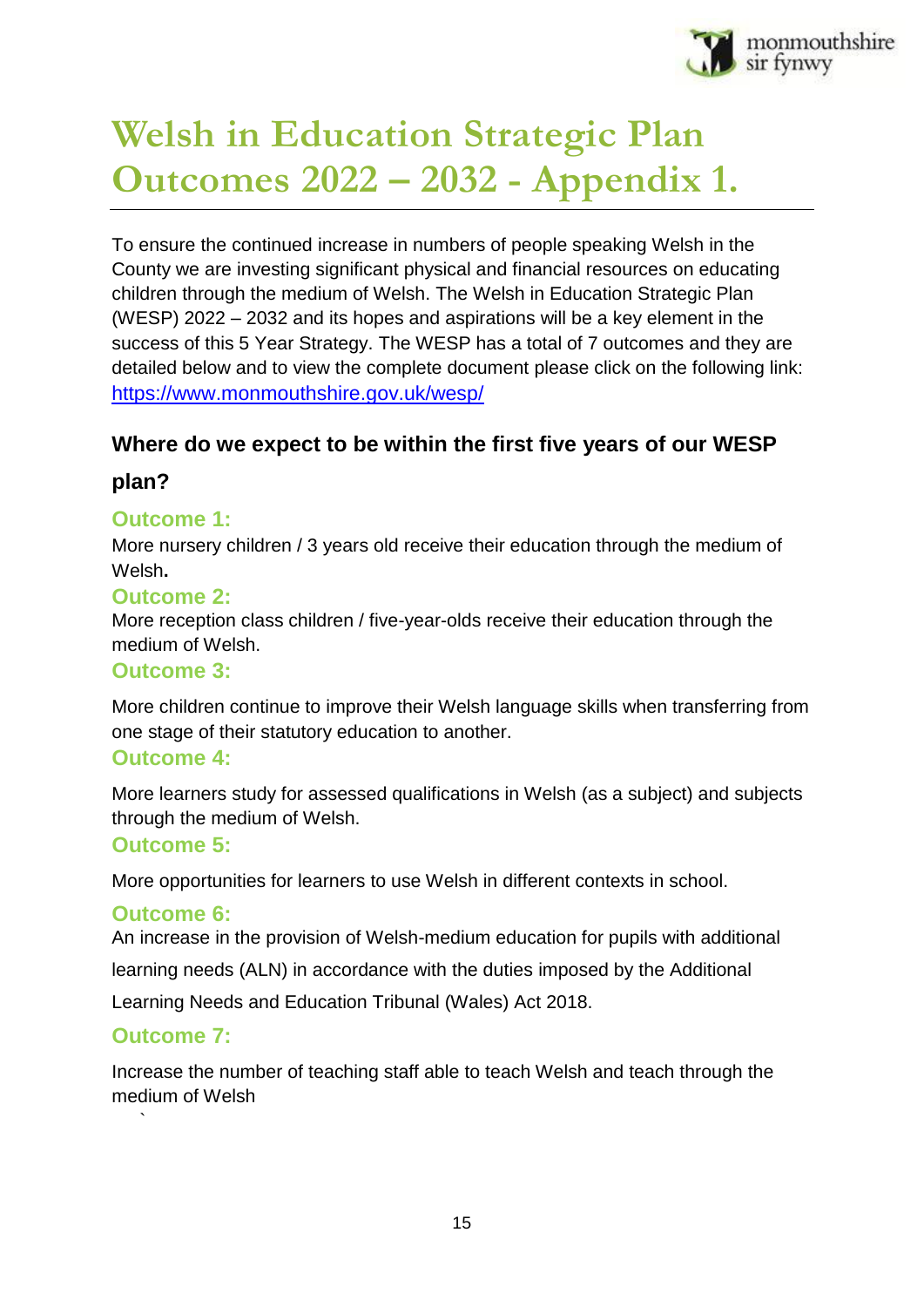

## <span id="page-16-0"></span>**Achievements – Appendix 2**

The following activities were arranged or funded by the Council during the period 2017-22 to promote and increase the use of the Welsh language:

- Organised Welsh language training for Council officers, school-based staff and members of the public through using the many available learning options: Cymraeg yn y Gweithle (in partnership with Coleg Gwent) Mynediad, Sylfaen, Canolradd, Uwch, Gloywi, Cyrsiau Penwythnos, Say Something in Welsh (6 minutes a day fast track option) and the Monmouthshire Community Education Welsh Language provision.
- Provided support to Welsh medium students in Monmouthshire through running a youth club and supporting students who are moving from primary to secondary education delivered in partnership with the Urdd.
- Promotion and celebration of Welsh Language or cultural events on the bilingual Council website, e-mail, Facebook, Twitter and YouTube to publicise and show Council support to the Welsh language: St David's Day; Diwrnod Shwmae; Y Pethau Bychan; the 6 Nations rugby tournament.
- Launched the first Welsh language chatbot for local authority services and a fully bilingual self-service app for people to access Council services
- Held the Eisteddfod Genedlaethol in Castle Meadows Abergavenny prior to the development stage and immediately before the publication of our first strategy. This world-famous Welsh Language event which was attended by in excess of 150,000 people is widely regarded as one of the most successful and popular Eisteddfod's of modern times such was the level of commitment and quality of organisation from the Council. It has also left a fantastic legacy with the re-invigoration of the language in the county.
- Worked in partnership with Cymraeg i Blant to arrange and hold numerous sessions for parents and children in our hubs across the County and they have been extremely successful. We have held these in Usk, Chepstow, Monmouth, Gilwern and Raglan and these sessions have included: baby yoga, baby massage, Stori a Chân. During the pandemic they have been facilitating the above courses on-line and have included two more courses – a 4 week Me and My Baby course for new mothers and fathers, and a Cwrs Cuppa & Chat Cymraeg for parents to practice their Welsh in an informal way with refreshments.
- We have had a service level agreement funded under the Youth Support Grant in place with the Urdd from 2017 – 2019 and this was re-started in 2019 and is ongoing. The agreement was to provide support to Welsh medium students in Monmouthshire through running a youth club in Abergavenny and Caldicot. From the beginning of the pandemic the Urdd have been running a digital on-line club and are hoping to move shortly to re-starting the youth club in Caldicot and start another one in the north of the county.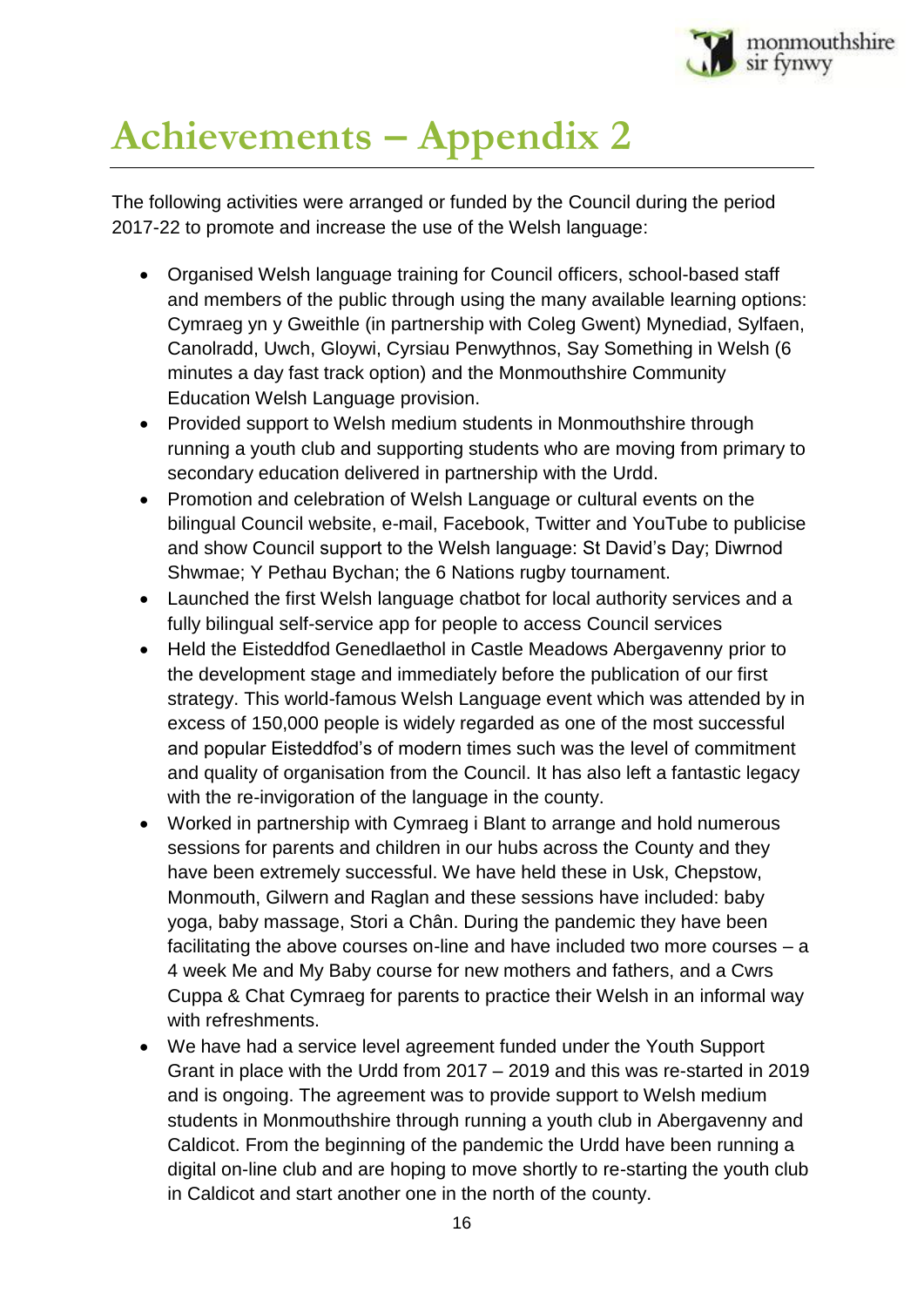

- In 2019 we appointed a Welsh speaking youth development officer who ran luchtime and after school youth clubs (Clwb Clecs) in Caldicot and Monmouth.
- We have worked closely with Mudiad Meithrin to establish two new Welsh medium playgroups since 2017; Cylch Meithrin Cil-y-Coed opened in October 2017 and Cylch Meithrin Trefynwy opened in April 2019.
- We also fund a Ti a Fi Officer with Mudiad Meithrin to both support existing and establish new Ti a Fi groups.
- We have applied for and been granted capital funding from Welsh Government to build a childcare provision on the site of Ysgol Y Ffin to provide wrap around childcare for the school Meithrin and this work should be completed before the end of financial year 2021 - 2022.
- In September 2021 Ysgol Gymraeg Y Ffin became the site of a Welsh Language Immersion Unit, the first in Monmouthshire. Money was secured
- We have a Welsh language page on the Family Information Service (FIS) website and regularly post on Facebook the benefits of being bilingual. We also share posts from Mudiad Meithrin and promote all the Cymraeg I Blant groups that are running in Monmouthshire.
- Mudiad Meithrin sit on the CYP Early Years Development & Childcare Partnership (EYDCP) and are involved in discussions on future developments and supporting specific requirements.
- Youth Development have held Playmaker sessions with Ysgol Gymraeg Y Fenni and Y Ffin for year 5 every year of the previous plan.
- Bilingual sport sessions were held in 2019 pre-Covid.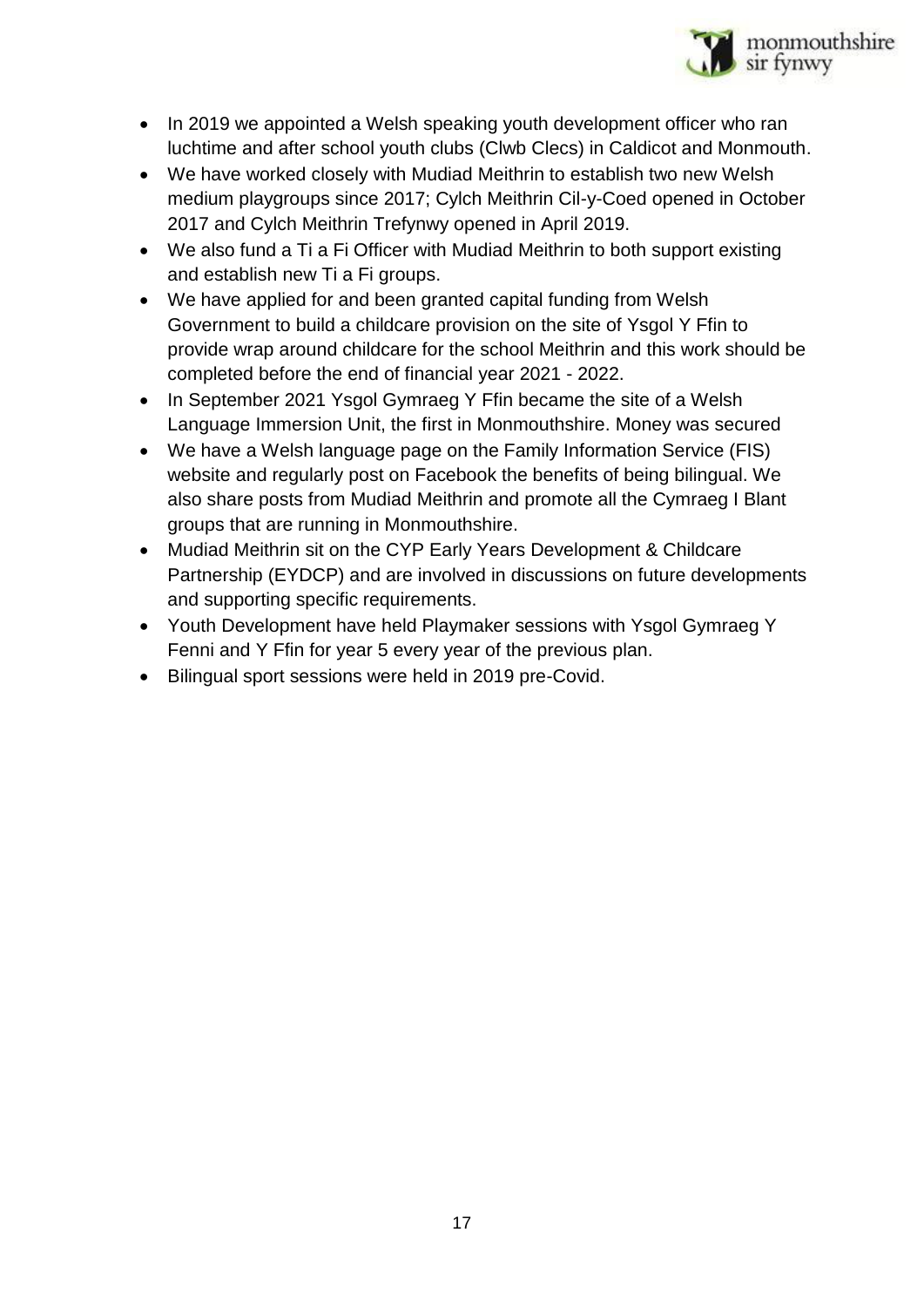

## **Action Plan 2017 – 2022 – Did we achieve our targets? (Appendix 3)**

<span id="page-18-0"></span>

|                | <b>What</b>                                                                              | <b>How</b>                                                                    | <b>Progress made</b>                                                                                                                                                                                                                                                                                                                                                                                                                                                                                                                                                                                                                                                                                                                                                                                           |
|----------------|------------------------------------------------------------------------------------------|-------------------------------------------------------------------------------|----------------------------------------------------------------------------------------------------------------------------------------------------------------------------------------------------------------------------------------------------------------------------------------------------------------------------------------------------------------------------------------------------------------------------------------------------------------------------------------------------------------------------------------------------------------------------------------------------------------------------------------------------------------------------------------------------------------------------------------------------------------------------------------------------------------|
| $\overline{1}$ | Appoint additional Welsh<br>speaking staff to key posts                                  | Departmental<br>workforce planning<br>Assess each<br>vacancy on its<br>merits | As of January 2022 we have 44 members of staff who are fluent<br>Welsh speakers. The target set was 40                                                                                                                                                                                                                                                                                                                                                                                                                                                                                                                                                                                                                                                                                                         |
| $\overline{2}$ | Provide greater<br>opportunities for children to<br>learn the language in the<br>County. | Promote Welsh<br>Medium education<br>at an early age                          | Information on the benefits of Welsh Medium education have<br>been published on the Childern and Young People (CYP) area of<br>the Council website.<br>New classrooms have been provided at Ysgol Gymraeg Y Fenni<br>to increase capacity<br>A proposal has been made to relocate Ysgol Gymraeg Y Fenni<br>from its current site to Deri View Primary School. This will see an<br>increase in the capacity of the school from 310 to 420<br>A Cylch Meithrin has been agreed for Ysgol Gymraeg Y Ffin.<br>An Immersion provision and additional classrooms have also<br>been agreed at Ysgol Gymraeg Y Ffin. It will increase the<br>capacity from a 180 to a 210 pupil capacity school<br>Funding has been secured from Welsh Government to provide a<br>new primary school in the Monmouth area. Despite the |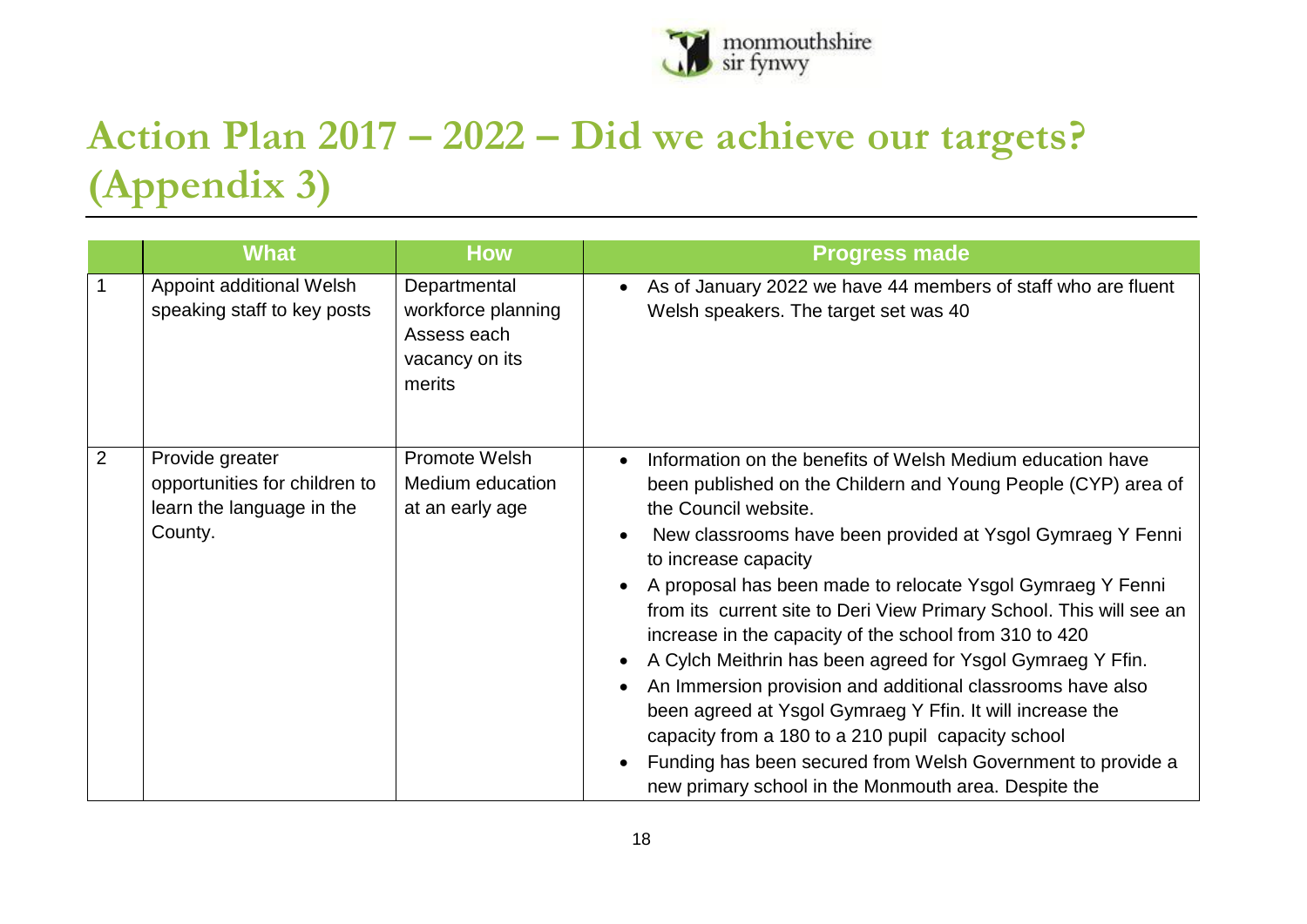

|                                                                                                                                                                                                                                                                                             |                                                   | considerable efforts of the Council this particular project has not<br>been without its issues. The project has struggled to find suitable<br>candidate sites in Monmouth Town and the surrounding area due<br>to flooding and other concerns. Work is ongoing to identify and<br>establish a seedling provision in the locality followed by<br>earmarking a site that can be developed in the near future<br>Monmouthshire, Blaenau Gwent and Powys are in discussion in<br>respect of a joint venture to provide a Welsh medium Secondary<br>School to meet the needs of the three adjoining Counties                                                                                                                                                                                                                                                                                                                                                                                                                                           |
|---------------------------------------------------------------------------------------------------------------------------------------------------------------------------------------------------------------------------------------------------------------------------------------------|---------------------------------------------------|---------------------------------------------------------------------------------------------------------------------------------------------------------------------------------------------------------------------------------------------------------------------------------------------------------------------------------------------------------------------------------------------------------------------------------------------------------------------------------------------------------------------------------------------------------------------------------------------------------------------------------------------------------------------------------------------------------------------------------------------------------------------------------------------------------------------------------------------------------------------------------------------------------------------------------------------------------------------------------------------------------------------------------------------------|
| 3<br>Provide staff the opportunity<br>to attend Welsh Language<br>awareness sessions and<br>then move on to Welsh<br>classes to learn the<br>language<br>Increase the numbers of<br>Council staff learning Welsh<br>from 14 to 28 by the end of<br>this strategy $-$ an increase<br>of 100% | Arrange a<br>programme of<br>classes for learners | Over the period of the last strategy we have had a total of 210<br>members of staff attending a comprehensive range of Welsh<br>Language classes that are available to all our members of staff.<br>Therefore on average we have had 42 students per year which is<br>above the target number of 28. The following courses are offered:<br>Welsh Language awareness course, Mynediad 1 + 2, Sylfaen 1 +<br>2. Canolradd 1 + 2 (including a week long residential at Nant<br>Gwrtheyrn), Cyrsiau Penwythnos, Work Welsh, Clwb Clonc. A<br>"Say something in Welsh" 6 month fast track Pilot is to be<br>arranged after the Covid Pandemic eases which hopes to achieve<br>the same aim as the Clwb Clonc<br>All of these courses are fully funded and the courses can be<br>accessed either during work time or after work as preferred by the<br>officer<br>The Covid pandemic has reduced the number of officers<br>attending the courses. The two most common reasons are 1) staff<br>being redeployed undertaking different roles in different |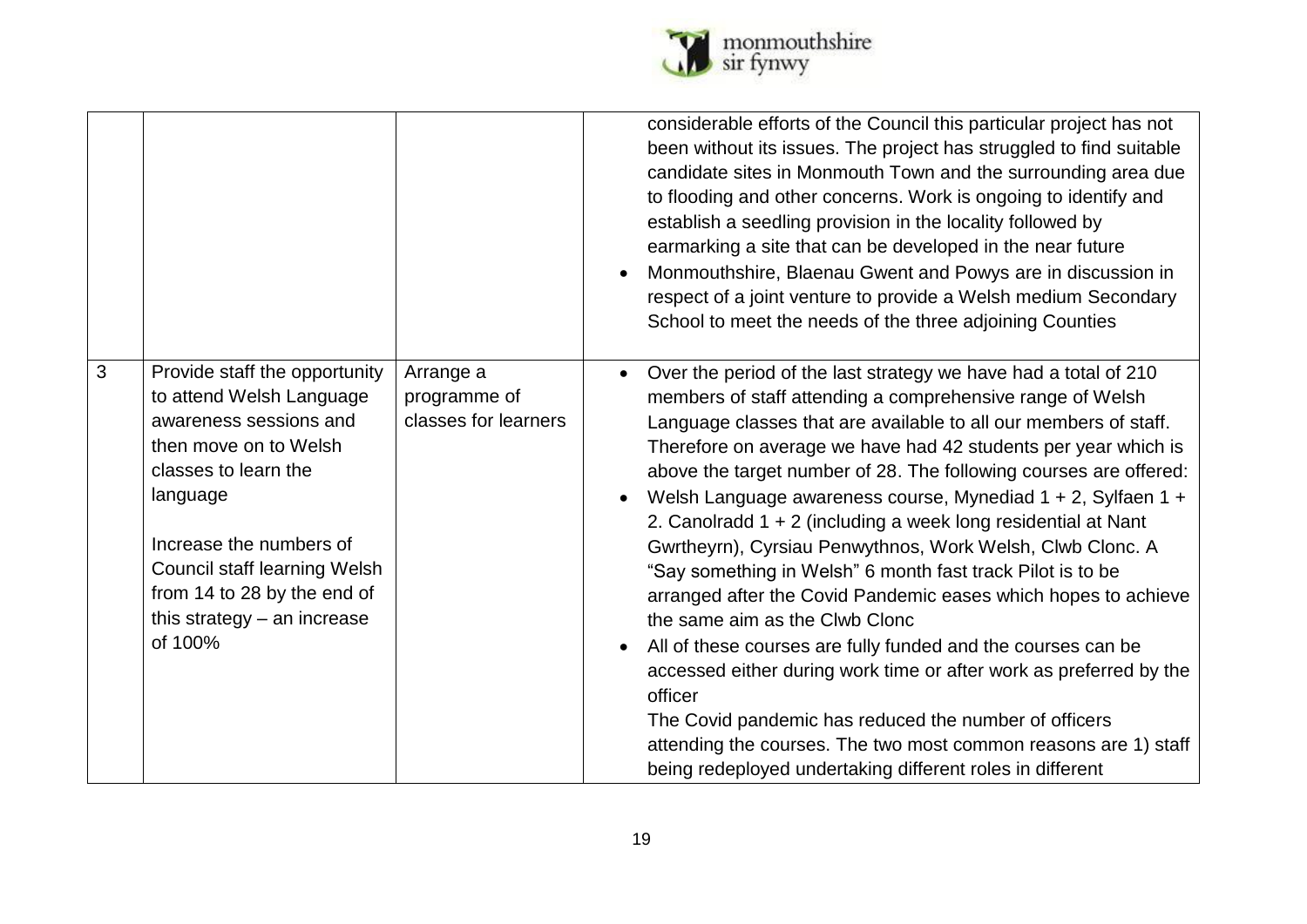

|   |                                                                                                                                                  |                                                                                                                                                                                                            | departments, 2) some officers preferring face to face learning<br>rather than online through Zoom or Teams                                                                                                                                                                                                                                                                                                                                                                                                                                                 |
|---|--------------------------------------------------------------------------------------------------------------------------------------------------|------------------------------------------------------------------------------------------------------------------------------------------------------------------------------------------------------------|------------------------------------------------------------------------------------------------------------------------------------------------------------------------------------------------------------------------------------------------------------------------------------------------------------------------------------------------------------------------------------------------------------------------------------------------------------------------------------------------------------------------------------------------------------|
| 4 | Actively encourage staff to<br>learn Welsh through Cwrs<br>Mynediad or on-line with<br>both "Say Something in<br>Welsh" (SSIW) or "Duo<br>Lingo" | Advertise courses<br>on intranet and e<br>mail.                                                                                                                                                            | E-mails are sent out every July to all officers and schools making<br>them aware of the provision on offer. These are then also<br>advertised on our intranet site.                                                                                                                                                                                                                                                                                                                                                                                        |
| 5 | Work closely with partners,<br>to normalise and give<br>opportunities to both learn<br>and use the language, both<br>in work and socially        | Work in partnership<br>with colleagues to<br>make sure that<br>Monmouthshire<br><b>County Council</b><br>have the opportunity<br>to be involved in<br>every partnership<br>initiative that is<br>organised | Meetings are held regularly with partner organisations through the<br>Fforwm Addysg Gymraeg, the Fforwm Cymraeg (arranged by the<br>Menter laith), and through Grŵp Deddf (Welsh Language Officer<br>Regional Forum) to keep abreast of any new developments. We<br>hold a comprehensive data base compiled of contacts from the<br>Eisteddfod in 2016 through which there is a two way flow of<br>information regarding events, meetings, Welsh Language<br>training, Welsh Language vacancies and consultation on matters<br>in relation to the language |
| 6 | Give the public greater<br>opportunity to access<br>services and courses<br>through the medium of<br>Welsh                                       | Find out what<br>services the public<br>want through the<br>medium of Welsh                                                                                                                                | The target for the number of fluent Welsh speaking Council staff<br>$\bullet$<br>was to increase from 28 to 40 by 2022. We have achieved and<br>overtaken that target with 44 currently employed by the Council<br>(this is not including School based staff)                                                                                                                                                                                                                                                                                              |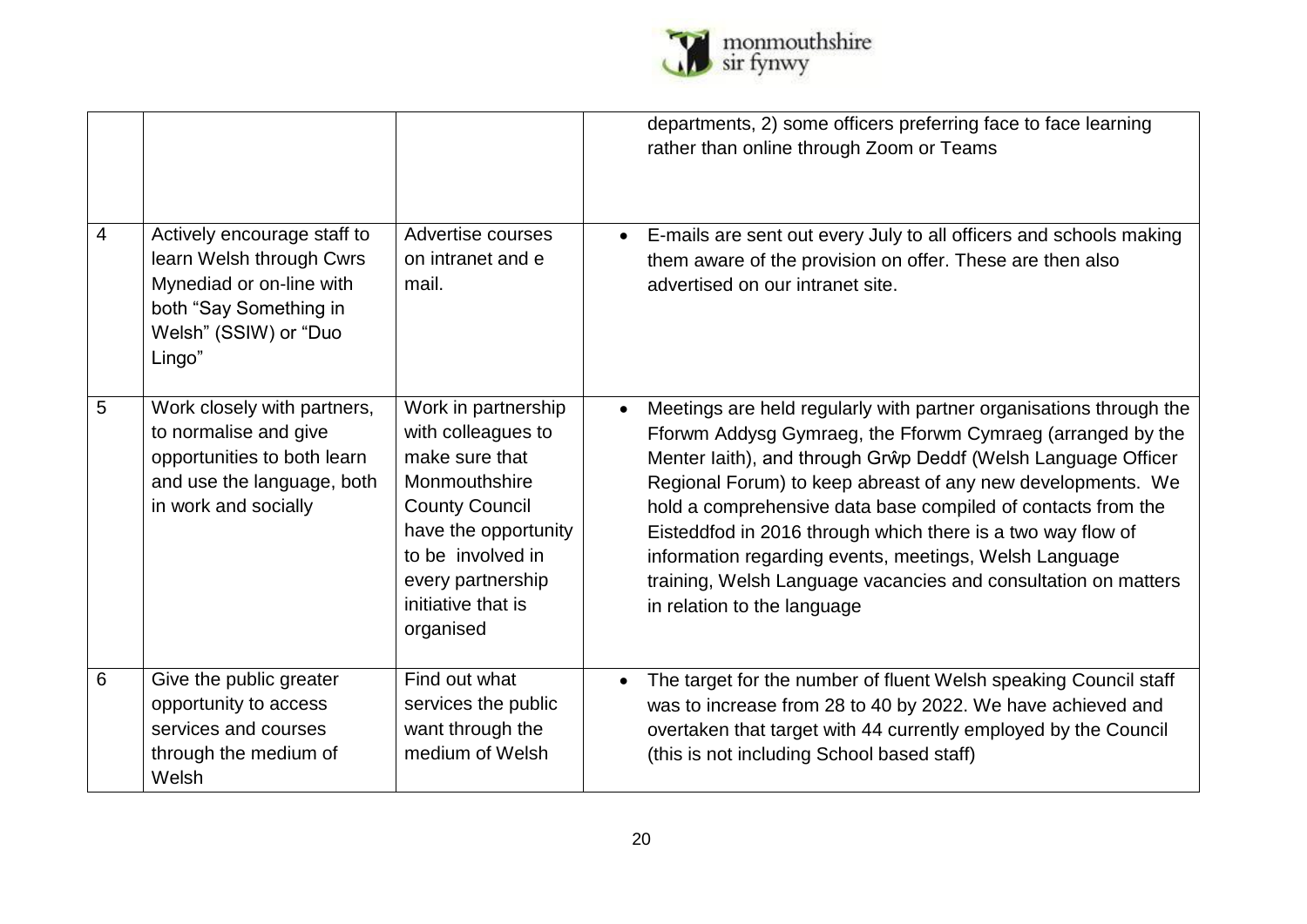

|                                                                                                                  | Look to appoint<br><b>Welsh Speakers or</b><br>work in partnership<br>to provide the<br>service/activity                   | All vacancies have been advertised as default Welsh Language<br>desirable for the last three years<br>All desirable posts must include Welsh skills in the person<br>specification to allow those skills to be an integral element of the<br>shortlist scoring system thereby increasing the possibility of<br>appointing Welsh speakers<br>Welsh Language essential vacancies are advertised extensively<br>using specialist Welsh Language recruitment sites, Linkedin,<br>videos for You tube, twitter and facebook and the database of<br>Welsh speakers mentioned earlier in this document                                                                                                                                                                                                                                                                                 |
|------------------------------------------------------------------------------------------------------------------|----------------------------------------------------------------------------------------------------------------------------|---------------------------------------------------------------------------------------------------------------------------------------------------------------------------------------------------------------------------------------------------------------------------------------------------------------------------------------------------------------------------------------------------------------------------------------------------------------------------------------------------------------------------------------------------------------------------------------------------------------------------------------------------------------------------------------------------------------------------------------------------------------------------------------------------------------------------------------------------------------------------------|
| Harness the energy and<br>goodwill of the local<br>fundraising committees<br>to raise the use of the<br>language | Work with the<br>Eisteddfod<br>fundraising<br>committees to<br>develop an<br>appropriate<br>"Legacy" for the<br>Eisteddfod | Those fundraising groups have now gone but some members<br>attend existing Welsh Language groups (such as the Monmouth,<br>Caldicot and Chepstow Welsh Language societies) and these are<br>very well attended. The WLO regularly receives information from<br>these groups and disseminates via his database<br>Cymreigyddion Y Fenni which was created by Lady Llanofer in<br>the late 1880's increased their membership as a result of the<br>Eisteddfod<br>The Welsh Language Centre in Chepstow which sells Welsh<br>Language book, goods and holds Welsh classes was created as<br>a result of the drive and determination of the Cymdeithas<br><b>Gymraeg Cas-gwent</b><br>Such was the success of the Eisteddfod in Abergavenny in 2016<br>that there remains a shortage of Welsh Language tutors to cater<br>for the massive demand for Welsh classes in Monmouthshire |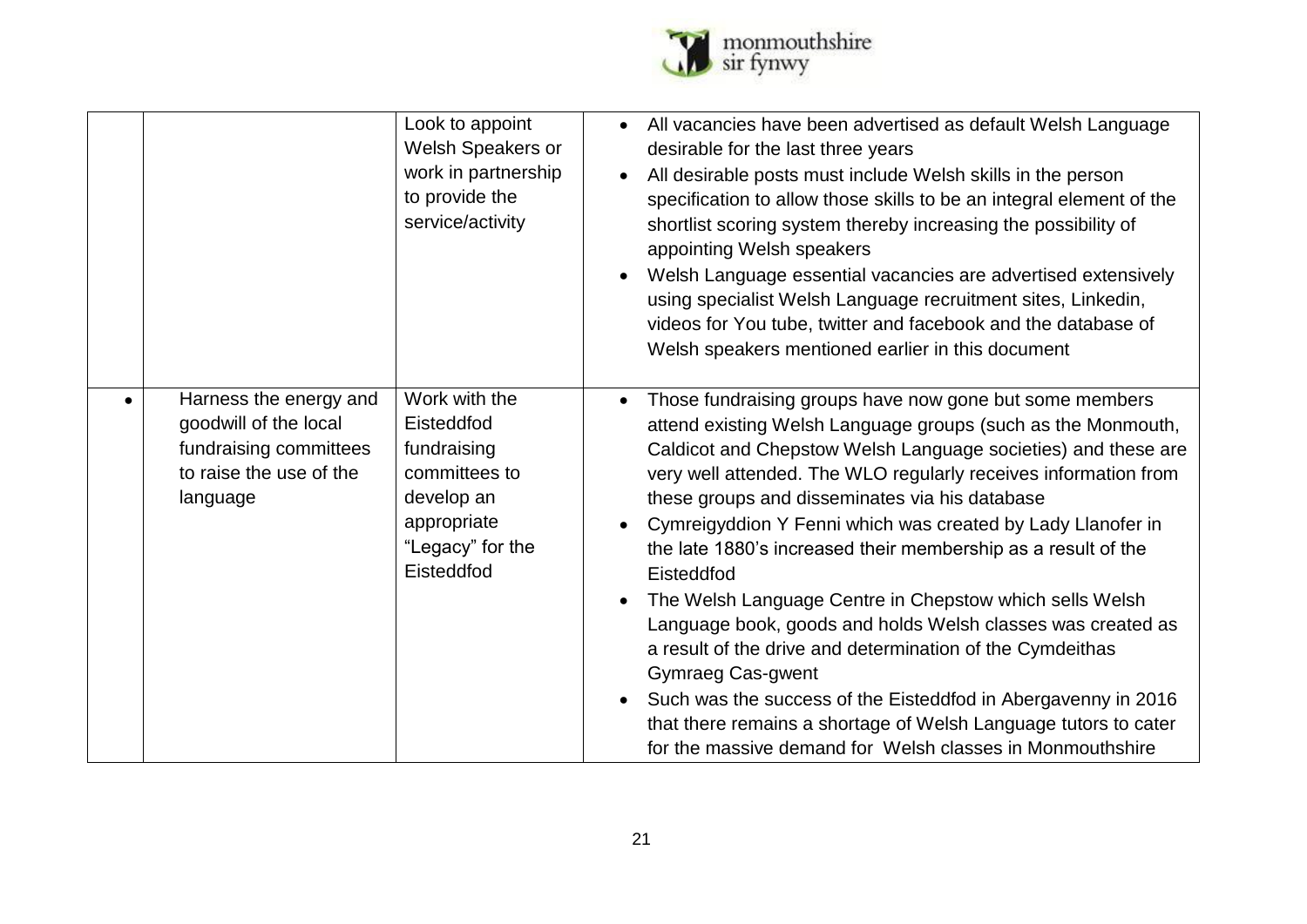

| 8.  | Ensure that our WESP is a<br>strategic priority for<br>Monmouthshire                                                                                                                                                                                                             | Work with partners<br>to ensure that policy<br>is developed to<br>meet the needs of<br>the people of<br>Monmouthshire. | The WESP is monitored by Fforwm Cymraeg Sir Fynwy which<br>$\bullet$<br>consists of officers, headteachers and Welsh Language partner<br>organisations- Urdd Gobaith Cymru, Menter Iaith Blaenau Gwent<br>Torfaen Mynwy, Welsh Government, Mudiad Meithrin, Cymraeg I<br>Blant, Rhieni Dros Addysg Gymraeg (RHAG), Coleg Gwent,<br>Gwasanaeth Cyflawni Addysg.<br>The finalised document was presented to Cabinet for approval on |
|-----|----------------------------------------------------------------------------------------------------------------------------------------------------------------------------------------------------------------------------------------------------------------------------------|------------------------------------------------------------------------------------------------------------------------|-----------------------------------------------------------------------------------------------------------------------------------------------------------------------------------------------------------------------------------------------------------------------------------------------------------------------------------------------------------------------------------------------------------------------------------|
| 9.  | Introduce more effective                                                                                                                                                                                                                                                         | Promote the                                                                                                            | the 5th January 2022 and then for Welsh Government approval at<br>the end of January 2022.<br>Information on the benefits of Welsh Medium education has been<br>$\bullet$                                                                                                                                                                                                                                                         |
|     | ways to promote the<br>advantages of Welsh-<br>medium education to pupils<br>and parents to stimulate<br>greater demand in our<br>primary schools through the<br>provision of better<br>information and easier<br>access to schools and<br>services using the medium<br>of Welsh | benefits of bilingual<br><b>Education for</b><br>children to parents                                                   | published on the CYP area of the Council's website. This was<br>done in conjunction with our partners on the Fforwm Addysg<br>Gymraeg (FfAG)                                                                                                                                                                                                                                                                                      |
| 10. | To ensure that our 21 <sup>st</sup><br><b>Century Schools Band B</b><br>programme aligns with our<br>WESP to facilitate the<br>anticipated growth in<br>demand by 2020 and                                                                                                       | Project the<br>increased future<br>demand and then<br>secure the funding<br>to allow the projects<br>to be developed   | New classrooms were provided at Ysgol Gymraeg Y Fenni in<br>$\bullet$<br>2020 to increase capacity<br>A proposal has been made to relocate Ysgol Gymraeg Y Fenni<br>from its current site to Deri View Primary School. This will see an<br>increase in the capacity of the school from 310 to 420<br>A Cylch Meithrin has been agreed for Ysgol Gymraeg Y Ffin<br>$\bullet$                                                       |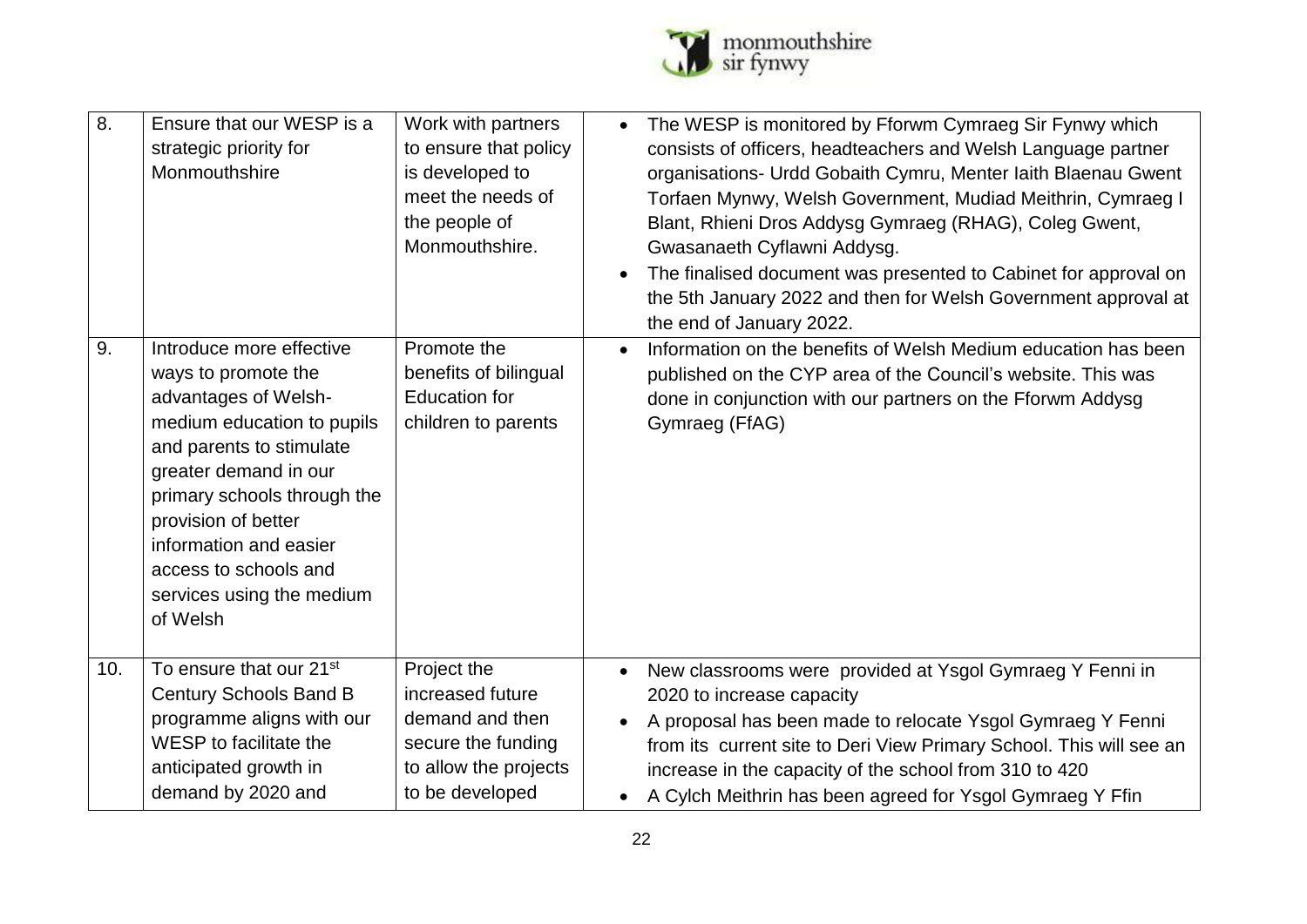

|     | supports the future demand<br>identified during the life of<br>this plan                                                                                                                   |                                                  | An Immersion provision and additional classrooms has also been<br>agreed at Ysgol Gymraeg Y Ffin. It will increase the capacity from<br>a 180 to a 210 pupil capacity school<br>Funding has been secured from Welsh Government to provide a<br>new primary school in the Monmouth area. Work continues apace<br>to identify and establish a seedling provision in the locality<br>followed by earmarking a site that can be developed in the near<br>future<br>Talks have also been held between Monmouthshire, Blaenau<br>Gwent and Powys in respect of a joint venture to provide a Welsh<br>medium secondary School to meet the needs of the three<br>adjoining Counties |
|-----|--------------------------------------------------------------------------------------------------------------------------------------------------------------------------------------------|--------------------------------------------------|-----------------------------------------------------------------------------------------------------------------------------------------------------------------------------------------------------------------------------------------------------------------------------------------------------------------------------------------------------------------------------------------------------------------------------------------------------------------------------------------------------------------------------------------------------------------------------------------------------------------------------------------------------------------------------|
| 11. | Increase the percentage of<br>children and young people<br>educated through the<br>medium of Welsh in<br>Monmouthshire from 577<br>students to 663 students, an<br>increase of 15% by 2022 | Promote the value<br>of a bilingual<br>education | The below table are the figures as of September 2021 and the<br>$\bullet$<br>figures will rise with the January and April 2022 intake<br>Unfortuately it seems very unlikely that we have achieved our<br>aim to increase numbers.<br><b>School Name</b><br><b>NOR</b><br>Ysgol Gymraeg Y Fenni<br>(including Meithrin)<br>276<br>Ysgol Gymraeg Y Ffin<br>(including Meithrin)<br>103<br><b>Total Primary</b><br>379<br>Ysgol Gyfun Gwynllyw<br>76<br><b>Ysgol Gyfun Gwent Is</b><br>65<br>Coed<br><b>Total Secondary</b><br>141<br><b>Total combined</b><br>520                                                                                                            |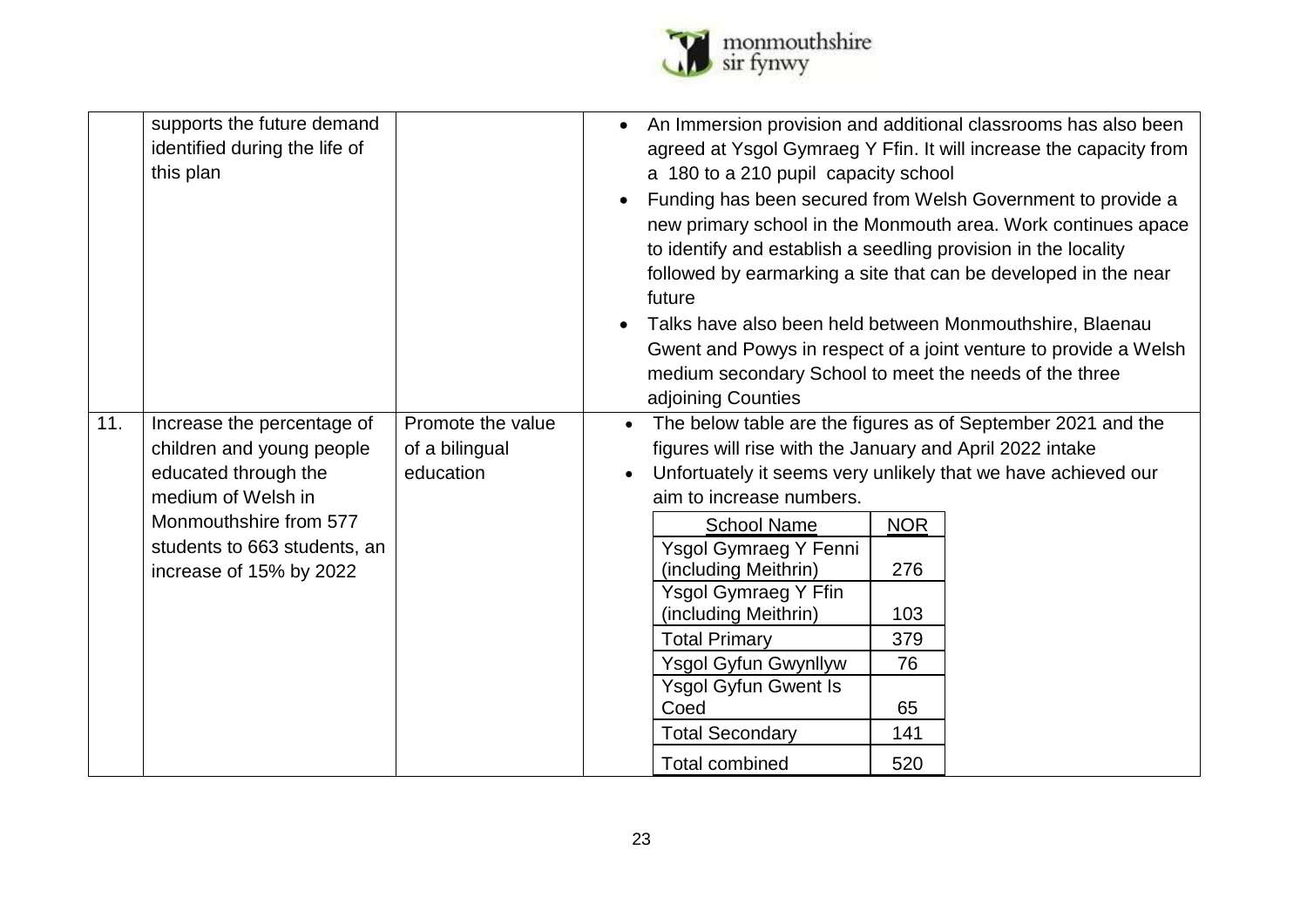

| 12 | Increase the rate of<br>transition from Key Stage 2<br>to 3 to 95% by 2022. (2016 -<br>2017 Ysgol Gymraeg Y Ffin<br>93.3% or 14 out of 15) Ysgol<br>Gymraeg Y Fenni 2016 -<br>2017 78.6% or 22 out of 28 /<br>Total 83.7% or 36 out of 43)             | Promote the value<br>of Welsh Langauge<br>skills in the job<br>market in Wales                                        | Ysgol Gymraeg Y Ffin had 12 out of 14 or 85.714% transition to<br><b>Ysgol Gyfun Is-Coed</b><br>Ysgol Gymraeg Y Fenni had 10 out of 33 or 30.30% transition to<br>Ysgol Gyfun Gwynllyw. The WESP has identified a couple of<br>reasons for the disappointing transtion rates<br>Students from the north east and South east of the County have<br>to travel much further and for longer if they want to attend a<br>Welsh medium School rather than English medium<br>In addition over the last three years we have completely rebuilt<br>two English medium secondary schools in Monmouth and<br>Caldicot. |
|----|--------------------------------------------------------------------------------------------------------------------------------------------------------------------------------------------------------------------------------------------------------|-----------------------------------------------------------------------------------------------------------------------|-------------------------------------------------------------------------------------------------------------------------------------------------------------------------------------------------------------------------------------------------------------------------------------------------------------------------------------------------------------------------------------------------------------------------------------------------------------------------------------------------------------------------------------------------------------------------------------------------------------|
| 13 | Increase the percentage of<br>young people in<br>Monmouthshire leaving<br>school with bilingual skills<br>(Welsh and English) that<br>can be used in the<br>workplace from 577 to 1,106<br>by 2022                                                     | Promote the value<br>of Welsh Language<br>skills in the job<br>market in Wales                                        | Across our 4 comprehensive schools we had a cohort of 781<br>$\bullet$<br>pupils of which 718 or 91.9% took GCSE Welsh. Details of short<br>course Welsh were not available<br>Of a cohort of 354 pupils studying A Level from 2017 - 2022, 21<br>studied Welsh at Monmouth Comprehensive and 35 at Caldicot<br>Comprehensive. King Henry VIII and Chepstow did not have any<br>pupils studying A level Welsh. Chepstow have though announced<br>that they are going to recommence teaching A Level Welsh from<br>September 2022                                                                            |
| 14 | Increase the capacity of<br>Welsh-medium places in<br>recognition of the rise in<br>demand for places overall.<br>Our plans for Band B 21 <sup>st</sup><br><b>Century Schools investment</b><br>(2019-2023) programme will<br>support this through the | Project the<br>increased future<br>demand and then<br>secure the funding<br>to allow the projects<br>to be developed. | This project has been amended. There was an objection from<br>$\bullet$<br>our Fforwm Gymraeg to the proposal of a secondary Welsh<br>stream, with the reason being that immersion was felt to be the<br>best way to ensure pupils becoming fluent Welsh Language<br>speakers. The proposal has therefore been amended with the<br>3 - 19 school being through English medium only, which also<br>incorporates pupils from Deri View Primary School. The next                                                                                                                                               |